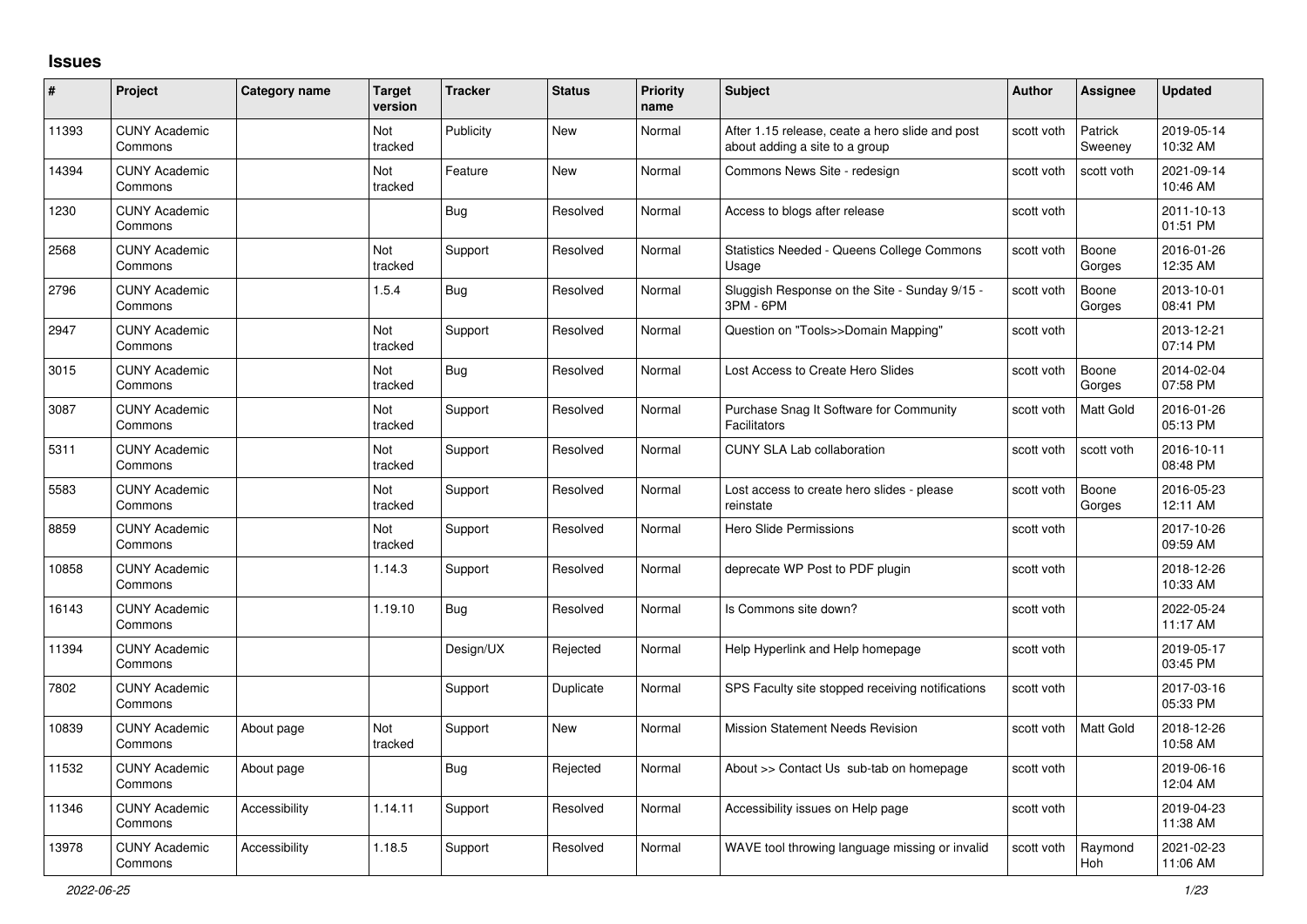| #     | Project                         | <b>Category name</b>      | Target<br>version | <b>Tracker</b> | <b>Status</b> | <b>Priority</b><br>name | <b>Subject</b>                                                                       | <b>Author</b> | <b>Assignee</b> | <b>Updated</b>         |
|-------|---------------------------------|---------------------------|-------------------|----------------|---------------|-------------------------|--------------------------------------------------------------------------------------|---------------|-----------------|------------------------|
| 9538  | <b>CUNY Academic</b><br>Commons | Analytics                 | Not<br>tracked    | Support        | Resolved      | Normal                  | collecting Google Analytics for mapped Domains                                       | scott voth    | Boone<br>Gorges | 2018-04-27<br>09:23 AM |
| 9750  | <b>CUNY Academic</b><br>Commons | Analytics                 | Not<br>tracked    | Support        | Resolved      | Normal                  | MESTC - arabstages.org - google analytics have<br>stopped working after last release | scott voth    | scott voth      | 2018-05-11<br>09:34 AM |
| 13502 | <b>CUNY Academic</b><br>Commons | Analytics                 | 1.17.7            | Support        | Resolved      | Normal                  | Google Analytics Questions                                                           | scott voth    | Boone<br>Gorges | 2020-11-10<br>10:31 AM |
| 13511 | <b>CUNY Academic</b><br>Commons | Analytics                 | 1.17.7            | Support        | Resolved      | Normal                  | Google Analytics 4 tagging                                                           | scott voth    | Boone<br>Gorges | 2020-11-10<br>10:31 AM |
| 3502  | CUNY Academic<br>Commons        | <b>Blogs (BuddyPress)</b> | 1.6.17            | <b>Bug</b>     | Resolved      | High                    | "Create a Site" button not working on Blog Page                                      | scott voth    | Boone<br>Gorges | 2014-09-30<br>02:17 PM |
| 16170 | <b>CUNY Academic</b><br>Commons | Blogs (BuddyPress)        | 2.0.1             | <b>Bug</b>     | Resolved      | Normal                  | duplication of campus                                                                | scott voth    | Boone<br>Gorges | 2022-06-14<br>11:35 AM |
| 517   | <b>CUNY Academic</b><br>Commons | BuddyPress (misc)         | 1.3               | Feature        | Resolved      | Normal                  | Image handling for new BP "wiki-like" plugin                                         | scott voth    | Boone<br>Gorges | 2011-06-20<br>11:33 AM |
| 518   | <b>CUNY Academic</b><br>Commons | BuddyPress (misc)         | 1.2               | Feature        | Resolved      | Normal                  | Search box for new BP "wiki-like" plugin                                             | scott voth    | Boone<br>Gorges | 2011-02-23<br>08:41 AM |
| 689   | <b>CUNY Academic</b><br>Commons | BuddyPress (misc)         | $1.3$             | Bug            | Resolved      | Normal                  | BP-specific custom post types should not be<br>visible to non-admins on Dashboard    | scott voth    | Boone<br>Gorges | 2011-05-17<br>11:13 AM |
| 754   | <b>CUNY Academic</b><br>Commons | BuddyPress (misc)         | 1.3               | Bug            | Resolved      | Normal                  | LaTex parsing on email notifications                                                 | scott voth    | Boone<br>Gorges | 2011-09-14<br>01:28 AM |
| 1316  | CUNY Academic<br>Commons        | BuddyPress (misc)         | 1.2.5             | <b>Bug</b>     | Resolved      | Normal                  | Buddy Press Docs - comments going to email, but<br>not to the Doc                    | scott voth    | Boone<br>Gorges | 2011-11-04<br>12:53 PM |
| 1461  | <b>CUNY Academic</b><br>Commons | BuddyPress (misc)         | 1.3.1             | <b>Bug</b>     | Resolved      | Normal                  | Strange Behaviour in the Activity Stream                                             | scott voth    | Boone<br>Gorges | 2011-12-19<br>08:33 AM |
| 1486  | <b>CUNY Academic</b><br>Commons | BuddyPress (misc)         | Not<br>tracked    | Bug            | Resolved      | Normal                  | Blog Tag in Group                                                                    | scott voth    | Boone<br>Gorges | 2011-12-21<br>07:45 AM |
| 1625  | <b>CUNY Academic</b><br>Commons | BuddyPress (misc)         | 1.10              | Feature        | Resolved      | Normal                  | Modify Default Avatar and Assignment Process                                         | scott voth    | Boone<br>Gorges | 2016-02-19<br>12:09 AM |
| 1745  | <b>CUNY Academic</b><br>Commons | BuddyPress (misc)         | Not<br>tracked    | <b>Bug</b>     | Resolved      | Normal                  | Dashboard Access to Create Hero Slides                                               | scott voth    | Boone<br>Gorges | 2012-03-19<br>04:14 PM |
| 2779  | <b>CUNY Academic</b><br>Commons | BuddyPress (misc)         | 1.5.3             | Bug            | Resolved      | Normal                  | Firefox Issue on Portfolio page when scrolling<br>down                               | scott voth    | Boone<br>Gorges | 2013-09-19<br>01:52 PM |
| 515   | <b>CUNY Academic</b><br>Commons | BuddyPress (misc)         | 1.2               | Feature        | Rejected      | Normal                  | TOC, Tags and a Tag Cloud for new BP "wiki-like"<br>plugin                           | scott voth    | Boone<br>Gorges | 2011-02-11<br>05:47 PM |
| 529   | <b>CUNY Academic</b><br>Commons | BuddyPress (misc)         | 1.2               | Feature        | Rejected      | Normal                  | Paste Plain Text icon not working in BP "wiki"<br>plugin                             | scott voth    | Boone<br>Gorges | 2011-02-18<br>01:25 PM |
| 530   | CUNY Academic<br>Commons        | BuddyPress (misc)         | 1.3               | Feature        | Rejected      | Normal                  | Automatically generated Page urls for new BP wiki   scott voth<br>plugin             |               | Boone<br>Gorges | 2011-02-11<br>05:50 PM |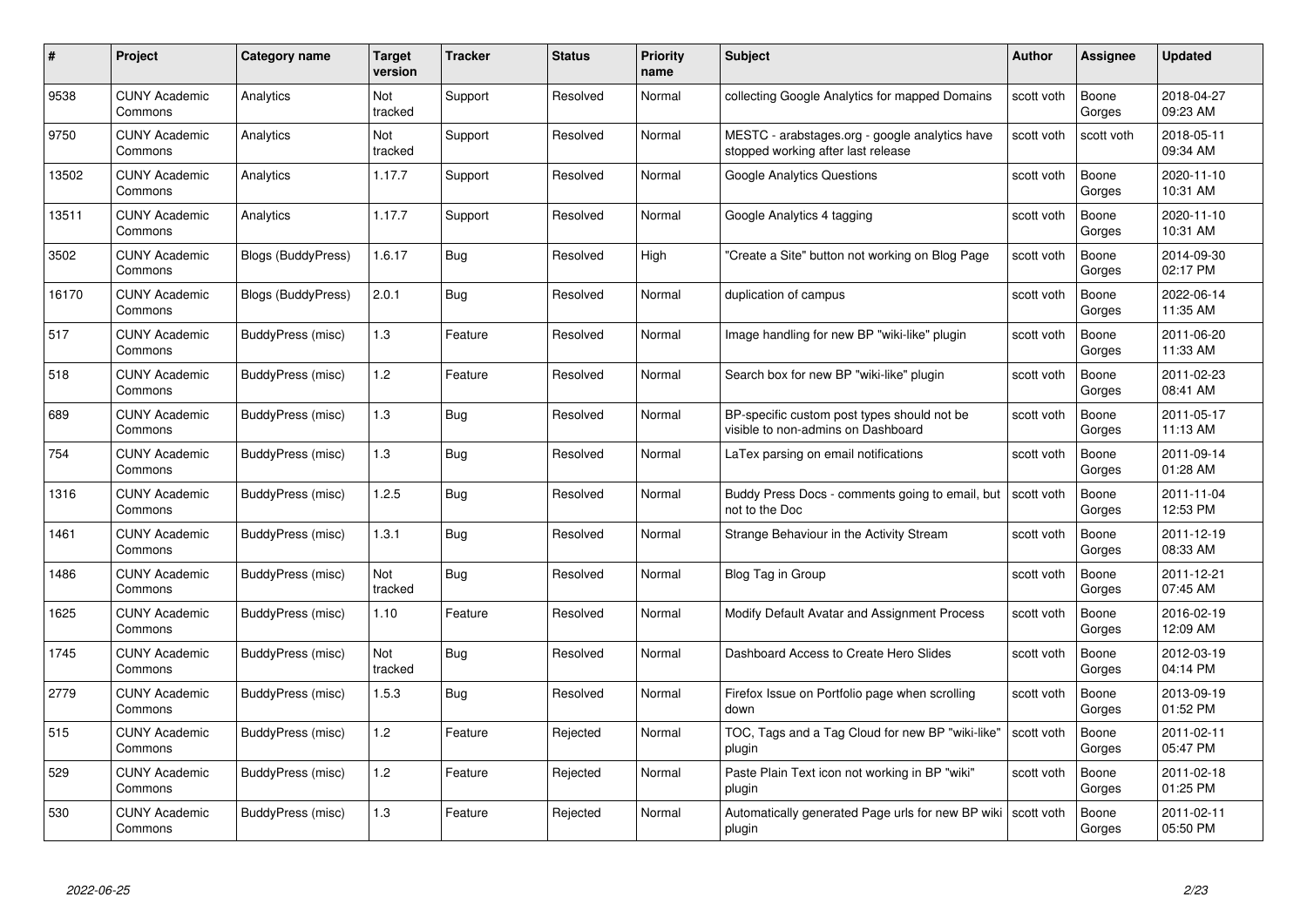| #     | Project                         | <b>Category name</b>   | Target<br>version | <b>Tracker</b> | <b>Status</b> | <b>Priority</b><br>name | <b>Subject</b>                                                                         | <b>Author</b> | <b>Assignee</b>   | <b>Updated</b>         |
|-------|---------------------------------|------------------------|-------------------|----------------|---------------|-------------------------|----------------------------------------------------------------------------------------|---------------|-------------------|------------------------|
| 1208  | <b>CUNY Academic</b><br>Commons | BuddyPress (misc)      | Not<br>tracked    | Feature        | Rejected      | Normal                  | Investigate Mobile Inheritance from BuddyPress<br>Default Theme                        | scott voth    | scott voth        | 2016-01-26<br>10:57 AM |
| 1343  | <b>CUNY Academic</b><br>Commons | BuddyPress (misc)      |                   | Bug            | Rejected      | Normal                  | Display issue on Front Page - Hero slide<br>description overlaying the top left corner | scott voth    |                   | 2011-12-08<br>07:06 PM |
| 403   | <b>CUNY Academic</b><br>Commons | BuddyPress (misc)      | Future<br>release | Feature        | Duplicate     | Normal                  | Personalization of the Profile Page                                                    | scott voth    | Boone<br>Gorges   | 2010-11-22<br>11:32 AM |
| 528   | <b>CUNY Academic</b><br>Commons | BuddyPress (misc)      | 1.2               | <b>Bug</b>     | Resolved      | Low                     | Delete pages using new BP "wiki" plugin?                                               | scott voth    | Boone<br>Gorges   | 2011-03-25<br>11:13 AM |
| 1257  | CUNY Academic<br>Commons        | BuddyPress (misc)      | 1.4               | Bug            | Resolved      | Low                     | Next Page Navigation missing at bottom of page<br>when looking at Group Members        | scott voth    | Dominic<br>Giglio | 2012-03-12<br>02:55 PM |
| 516   | <b>CUNY Academic</b><br>Commons | BuddyPress (misc)      | 1.2               | Feature        | Rejected      | Low                     | Embedding video on new BP "wiki-like" plugin                                           | scott voth    | Boone<br>Gorges   | 2011-02-11<br>05:48 PM |
| 2849  | <b>CUNY Academic</b><br>Commons | BuddyPress (misc)      | 1.6               | Design/UX      | Duplicate     | Low                     | User Experience - Changing Avatar                                                      | scott voth    | Boone<br>Gorges   | 2014-03-27<br>03:08 PM |
| 10225 | <b>CUNY Academic</b><br>Commons | <b>BuddyPress Docs</b> | 1.13.8            | <b>Bug</b>     | Resolved      | Normal                  | BuddyPress doc disappeared after being created<br>by Maura Smale                       | scott voth    | Boone<br>Gorges   | 2018-08-27<br>09:00 AM |
| 13021 | <b>CUNY Academic</b><br>Commons | <b>BuddyPress Docs</b> |                   | Support        | Resolved      | Normal                  | new group library question                                                             | scott voth    | Boone<br>Gorges   | 2020-07-07<br>02:55 PM |
| 13035 | <b>CUNY Academic</b><br>Commons | <b>BuddyPress Docs</b> | 1.17.0            | Support        | Rejected      | Normal                  | Commons 1.17 and BP Docs - TinyMCE options<br>and layout                               | scott voth    | Boone<br>Gorges   | 2020-07-14<br>02:21 PM |
| 519   | CUNY Academic<br>Commons        | <b>BuddyPress Docs</b> | Future<br>release | Feature        | Assigned      | Low                     | TOC for individual docs - for new BP "wiki-like"<br>plugin                             | scott voth    | Boone<br>Gorges   | 2015-11-09<br>05:54 PM |
| 14994 | <b>CUNY Academic</b><br>Commons | cdev.gc.cuny.edu       | Not<br>tracked    | Support        | In Progress   | Normal                  | Clear Cache on CDEV                                                                    | scott voth    | Raymond<br>Hoh    | 2021-12-07<br>03:51 PM |
| 4580  | <b>CUNY Academic</b><br>Commons | Commons In A Box       | Not<br>tracked    | Support        | Resolved      | Normal                  | Unable to register account on CBOX Demo Site                                           | scott voth    | Boone<br>Gorges   | 2015-09-10<br>02:37 PM |
| 9745  | <b>CUNY Academic</b><br>Commons | Commons In A Box       | Not<br>tracked    | Support        | Resolved      | Normal                  | Commons in a Box - Query monitor                                                       | scott voth    |                   | 2018-05-09<br>01:24 PM |
| 15507 | <b>CUNY Academic</b><br>Commons | Commons In A Box       | Not<br>tracked    | Support        | Resolved      | Normal                  | <b>CBOX</b>                                                                            | scott voth    | Raymond<br>Hoh    | 2022-03-02<br>02:02 PM |
| 7892  | <b>CUNY Academic</b><br>Commons | Commons In A Box       |                   | Bug            | Rejected      | Normal                  | CBOX - Group widget filter links overlap widget<br>title                               | scott voth    | Boone<br>Gorges   | 2017-04-04<br>10:16 AM |
| 13865 | <b>CUNY Academic</b><br>Commons | <b>Commons Profile</b> | 1.18.4            | Bug            | Resolved      | Normal                  | 'Digital Research Tools' profile nav item is cut off                                   | scott voth    | Boone<br>Gorges   | 2021-02-09<br>11:05 AM |
| 15152 | <b>CUNY Academic</b><br>Commons | <b>Commons Profile</b> | 1.19.1            | <b>Bug</b>     | Resolved      | Normal                  | padding missing on Commons Profile                                                     | scott voth    | Boone<br>Gorges   | 2022-01-11<br>04:41 PM |
| 15185 | CUNY Academic<br>Commons        | <b>Commons Profile</b> | 1.19.2            | Support        | Resolved      | Normal                  | Change "Edit Profile" button to "Edit Public Profile"                                  | scott voth    | Boone<br>Gorges   | 2022-01-25<br>11:33 AM |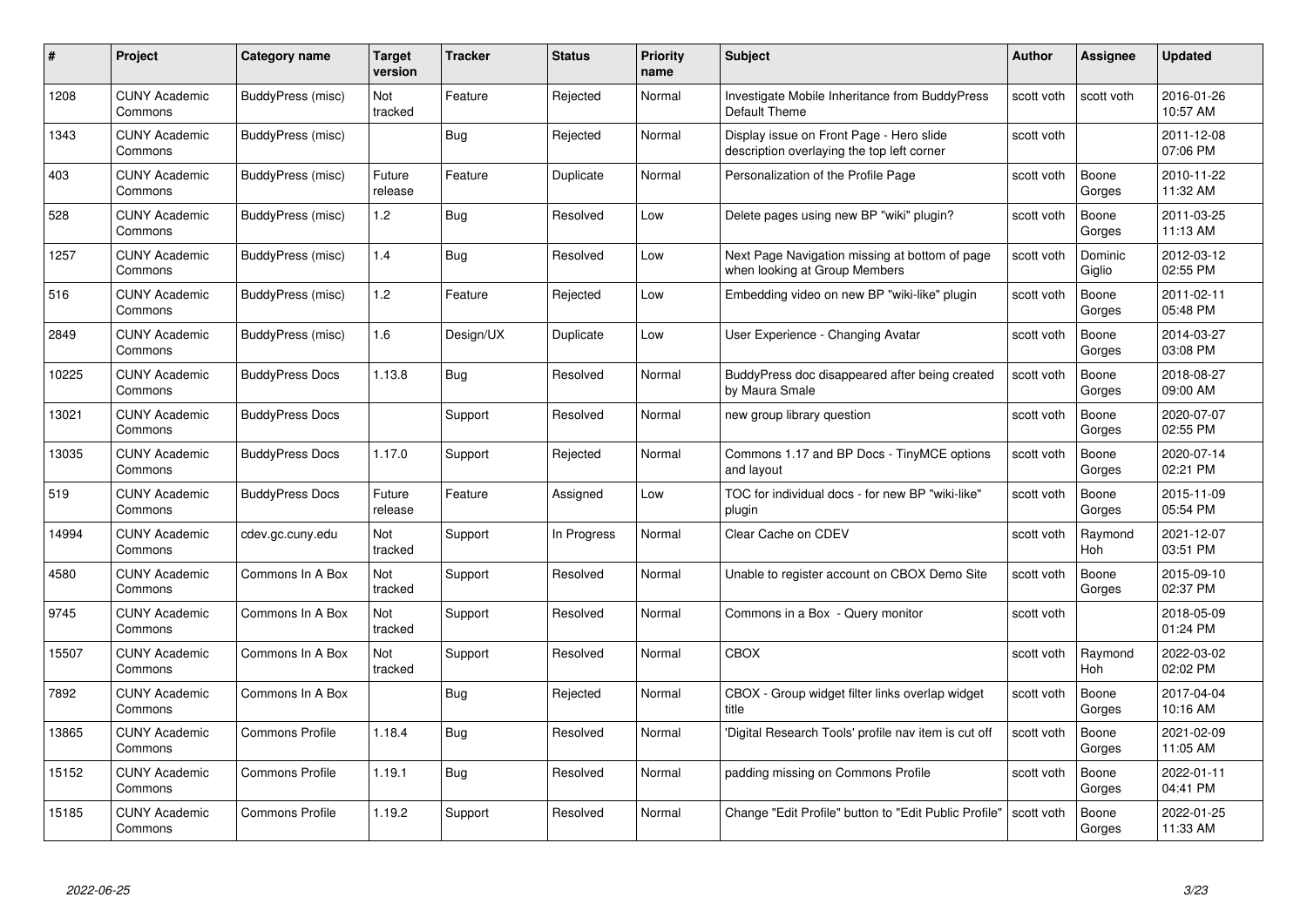| #     | Project                         | Category name          | Target<br>version | <b>Tracker</b> | <b>Status</b> | <b>Priority</b><br>name | <b>Subject</b>                                                                  | Author     | <b>Assignee</b> | <b>Updated</b>         |
|-------|---------------------------------|------------------------|-------------------|----------------|---------------|-------------------------|---------------------------------------------------------------------------------|------------|-----------------|------------------------|
| 14733 | <b>CUNY Academic</b><br>Commons | <b>Commons Profile</b> |                   | Support        | Duplicate     | Normal                  | Academic Interests UI                                                           | scott voth | Boone<br>Gorges | 2021-09-15<br>10:52 PM |
| 2965  | <b>CUNY Academic</b><br>Commons | commonsinabox.org      |                   | Support        | Resolved      | High                    | Spammers on commonsinabox.org                                                   | scott voth | Boone<br>Gorges | 2014-01-19<br>02:56 PM |
| 7295  | <b>CUNY Academic</b><br>Commons | commonsinabox.org      | Not<br>tracked    | Support        | Resolved      | High                    | commonsinabox.org performance issues                                            | scott voth |                 | 2017-01-03<br>10:52 AM |
| 2337  | <b>CUNY Academic</b><br>Commons | commonsinabox.org      | Not<br>tracked    | <b>Bug</b>     | Rejected      | High                    | commonsinabox.org - notifications                                               | scott voth | Boone<br>Gorges | 2012-12-12<br>01:43 PM |
| 2287  | <b>CUNY Academic</b><br>Commons | commonsinabox.org      | Not<br>tracked    | Bug            | Resolved      | Normal                  | User reports he added an entry to the Help &<br>Support Forum - but it was lost | scott voth | Boone<br>Gorges | 2012-11-21<br>11:27 PM |
| 2316  | <b>CUNY Academic</b><br>Commons | commonsinabox.org      | Not<br>tracked    | Bug            | Resolved      | Normal                  | Commonsinabox.org - group forum - can't access<br>second page of forum posts    | scott voth | Boone<br>Gorges | 2012-12-03<br>11:57 AM |
| 2435  | <b>CUNY Academic</b><br>Commons | commonsinabox.org      |                   | Bug            | Resolved      | Normal                  | commonsinabox.org - media upload file types                                     | scott voth | Boone<br>Gorges | 2013-02-13<br>09:58 PM |
| 2484  | <b>CUNY Academic</b><br>Commons | commonsinabox.org      |                   | <b>Bug</b>     | Resolved      | Normal                  | Forum posts are vanishing - can only view last few<br>on Help & Support         | scott voth | Boone<br>Gorges | 2013-03-01<br>11:19 AM |
| 2518  | <b>CUNY Academic</b><br>Commons | commonsinabox.org      | Not<br>tracked    | Bug            | Resolved      | Normal                  | Lost Access to Upload image files on<br>CommonsinaBox.org                       | scott voth | Boone<br>Gorges | 2013-03-20<br>01:57 PM |
| 2561  | <b>CUNY Academic</b><br>Commons | commonsinabox.org      | Not<br>tracked    | <b>Bug</b>     | Resolved      | Normal                  | CSS Issues on Commonsinabox.org                                                 | scott voth | Boone<br>Gorges | 2013-05-16<br>03:31 PM |
| 2585  | <b>CUNY Academic</b><br>Commons | commonsinabox.org      | Not<br>tracked    | Bug            | Resolved      | Normal                  | commonsinbox.org - no "site features" option                                    | scott voth | Boone<br>Gorges | 2013-05-21<br>09:15 PM |
| 2631  | <b>CUNY Academic</b><br>Commons | commonsinabox.org      | Not<br>tracked    | <b>Bug</b>     | Resolved      | Normal                  | Bullet Points don't display in Forum posts on<br>CBOX.org                       | scott voth | Boone<br>Gorges | 2014-05-01<br>08:11 PM |
| 2633  | <b>CUNY Academic</b><br>Commons | commonsinabox.org      | Not<br>tracked    | <b>Bug</b>     | Resolved      | Normal                  | Mentions in CBOX.org                                                            | scott voth | Boone<br>Gorges | 2014-05-01<br>08:12 PM |
| 3841  | <b>CUNY Academic</b><br>Commons | commonsinabox.org      | Not<br>tracked    | Bug            | Resolved      | Normal                  | CBOX.org Registration Plugin Not Working                                        | scott voth | Boone<br>Gorges | 2016-01-26<br>03:27 PM |
| 6184  | <b>CUNY Academic</b><br>Commons | commonsinabox.org      | Not<br>tracked    | Bug            | Resolved      | Normal                  | CBOX Confirm User Registration plugin                                           | scott voth | Raymond<br>Hoh  | 2018-09-12<br>01:50 PM |
| 7343  | <b>CUNY Academic</b><br>Commons | commonsinabox.org      | Not<br>tracked    | <b>Bug</b>     | Resolved      | Normal                  | commonsinabox.org - unable to access backend                                    | scott voth |                 | 2017-01-06<br>11:58 AM |
| 9707  | <b>CUNY Academic</b><br>Commons | commonsinabox.org      |                   | Support        | Resolved      | Normal                  | CommonsinaBox.org DEV admin not responding                                      | scott voth |                 | 2018-05-07<br>10:38 AM |
| 3549  | <b>CUNY Academic</b><br>Commons | commonsinabox.org      | Not<br>tracked    | Support        | Rejected      | Normal                  | Spam on CBOX.org                                                                | scott voth |                 | 2014-10-15<br>12:10 AM |
| 2490  | <b>CUNY Academic</b><br>Commons | commonsinabox.org      |                   | Feature        | Duplicate     | Normal                  | Search Functionality on CommonsinaBox.org                                       | scott voth |                 | 2013-02-27<br>09:37 PM |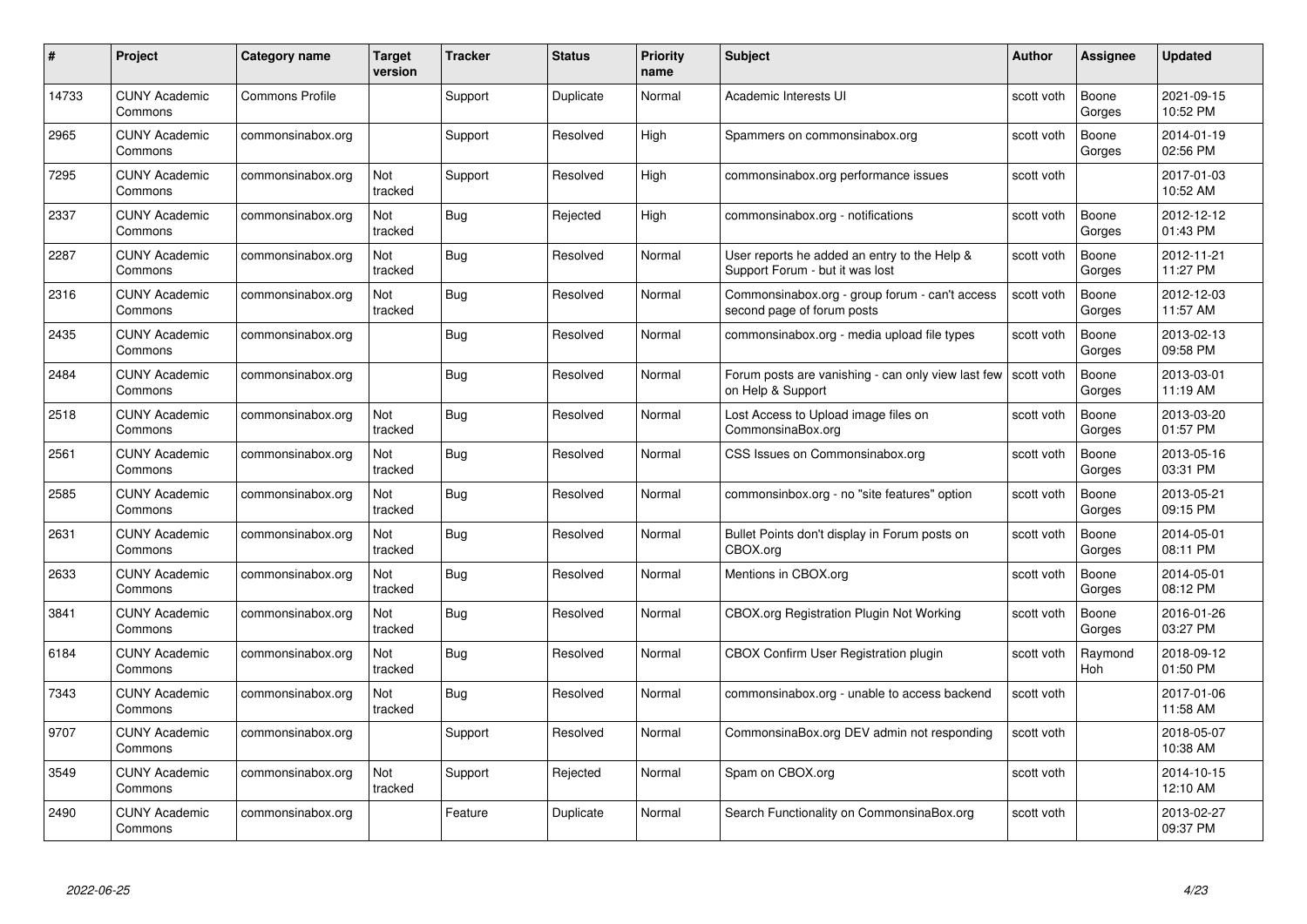| #     | Project                         | Category name      | <b>Target</b><br>version | <b>Tracker</b> | <b>Status</b>        | <b>Priority</b><br>name | <b>Subject</b>                                                            | <b>Author</b> | <b>Assignee</b>       | <b>Updated</b>         |
|-------|---------------------------------|--------------------|--------------------------|----------------|----------------------|-------------------------|---------------------------------------------------------------------------|---------------|-----------------------|------------------------|
| 10226 | <b>CUNY Academic</b><br>Commons | Courses            | Future<br>release        | Feature        | <b>New</b>           | Normal                  | Add "My Courses" to drop down list                                        | scott voth    | Boone<br>Gorges       | 2021-11-19<br>12:42 PM |
| 11298 | <b>CUNY Academic</b><br>Commons | Courses            | 1.16                     | Feature        | Resolved             | Normal                  | Explore Ways to Make the "Courses" tab More<br>Interesting                | scott voth    | Boone<br>Gorges       | 2019-12-04<br>10:51 AM |
| 14437 | <b>CUNY Academic</b><br>Commons | Courses            | 1.19.0                   | <b>Bug</b>     | Resolved             | Normal                  | Deleted Sites Show Up On Courses Tab                                      | scott voth    | Boone<br>Gorges       | 2022-01-04<br>12:04 PM |
| 3604  | <b>CUNY Academic</b><br>Commons | cuny.is            |                          | Support        | Resolved             | Normal                  | LLJournal CUNY.IS request                                                 | scott voth    | Sarah<br>Morgano      | 2014-10-26<br>05:47 PM |
| 6110  | <b>CUNY Academic</b><br>Commons | cuny.is            |                          | Support        | Resolved             | Normal                  | cuny.is Request                                                           | scott voth    | Sarah<br>Morgano      | 2016-10-03<br>03:03 AM |
| 8876  | <b>CUNY Academic</b><br>Commons | cuny.is            | 1.12.1                   | Bug            | Resolved             | Normal                  | Groups cannot select cuny is URL that matches<br>their group slug exactly | scott voth    | Boone<br>Gorges       | 2017-11-01<br>03:06 PM |
| 15151 | <b>CUNY Academic</b><br>Commons | Design             | 1.19.7                   | Support        | Resolved             | Normal                  | Commons Main Navigation does not show which<br>tab you are on             | scott voth    | Sara<br>Cannon        | 2022-04-12<br>11:31 AM |
| 4841  | <b>CUNY Academic</b><br>Commons | Design             | Future<br>release        | Bug            | Rejected             | Normal                  | Font style on "Friends" Page seems different                              | scott voth    | Boone<br>Gorges       | 2015-11-03<br>07:40 AM |
| 4978  | <b>CUNY Academic</b><br>Commons | <b>Directories</b> | 1.9.4                    | Feature        | Resolved             | High                    | On Profile Provide a Way to Enter or Change<br>Campus Affiliation         | scott voth    | Boone<br>Gorges       | 2016-01-11<br>10:41 PM |
| 11173 | <b>CUNY Academic</b><br>Commons | Documentation      |                          | Support        | Resolved             | Normal                  | <b>Accessibility Checker</b>                                              | scott voth    | Boone<br>Gorges       | 2019-02-26<br>11:00 PM |
| 11495 | <b>CUNY Academic</b><br>Commons | Documentation      | Not<br>tracked           | Documentation  | Resolved             | Normal                  | New Member Intro Page                                                     | scott voth    | scott voth            | 2020-05-14<br>01:12 PM |
| 11974 | <b>CUNY Academic</b><br>Commons | Documentation      |                          | Feature        | Resolved             | Normal                  | Help tracking down documentation on JetPack                               | scott voth    | scott voth            | 2019-10-12<br>01:08 PM |
| 3753  | <b>CUNY Academic</b><br>Commons | Domain Mapping     | Not<br>tracked           | Support        | Resolved             | High                    | Domain mapping request - Sujatha Fernandes                                | scott voth    | Raymond<br>Hoh        | 2015-11-30<br>03:11 PM |
| 15810 | <b>CUNY Academic</b><br>Commons | Domain Mapping     | Not<br>tracked           | Bug            | Resolved             | High                    | News Literacy Matters site loading over and over<br>using Chrome          | scott voth    | Raymond<br><b>Hoh</b> | 2022-04-05<br>10:09 AM |
| 10982 | <b>CUNY Academic</b><br>Commons | Domain Mapping     | Not<br>tracked           | Support        | Reporter<br>Feedback | Normal                  | <b>CNAME</b> question                                                     | scott voth    |                       | 2019-01-22<br>04:29 PM |
| 11493 | <b>CUNY Academic</b><br>Commons | Domain Mapping     | Not<br>tracked           | Support        | Reporter<br>Feedback | Normal                  | Domain Mapping Request - Talia Schaffer                                   | scott voth    | Matt Gold             | 2019-08-06<br>08:39 AM |
| 3082  | <b>CUNY Academic</b><br>Commons | Domain Mapping     | Not<br>tracked           | Support        | Resolved             | Normal                  | Domain Mapping Request - Ruth O'Brien                                     | scott voth    | Boone<br>Gorges       | 2014-03-05<br>07:16 PM |
| 3182  | <b>CUNY Academic</b><br>Commons | Domain Mapping     | Not<br>tracked           | Support        | Resolved             | Normal                  | domain mapping request - muphyinstituteblog.org                           | scott voth    | Matt Gold             | 2014-05-01<br>01:12 PM |
| 3199  | <b>CUNY Academic</b><br>Commons | Domain Mapping     |                          | Support        | Resolved             | Normal                  | domain mapping request - bethanyholmstrom.net                             | scott voth    | Boone<br>Gorges       | 2014-05-08<br>02:40 PM |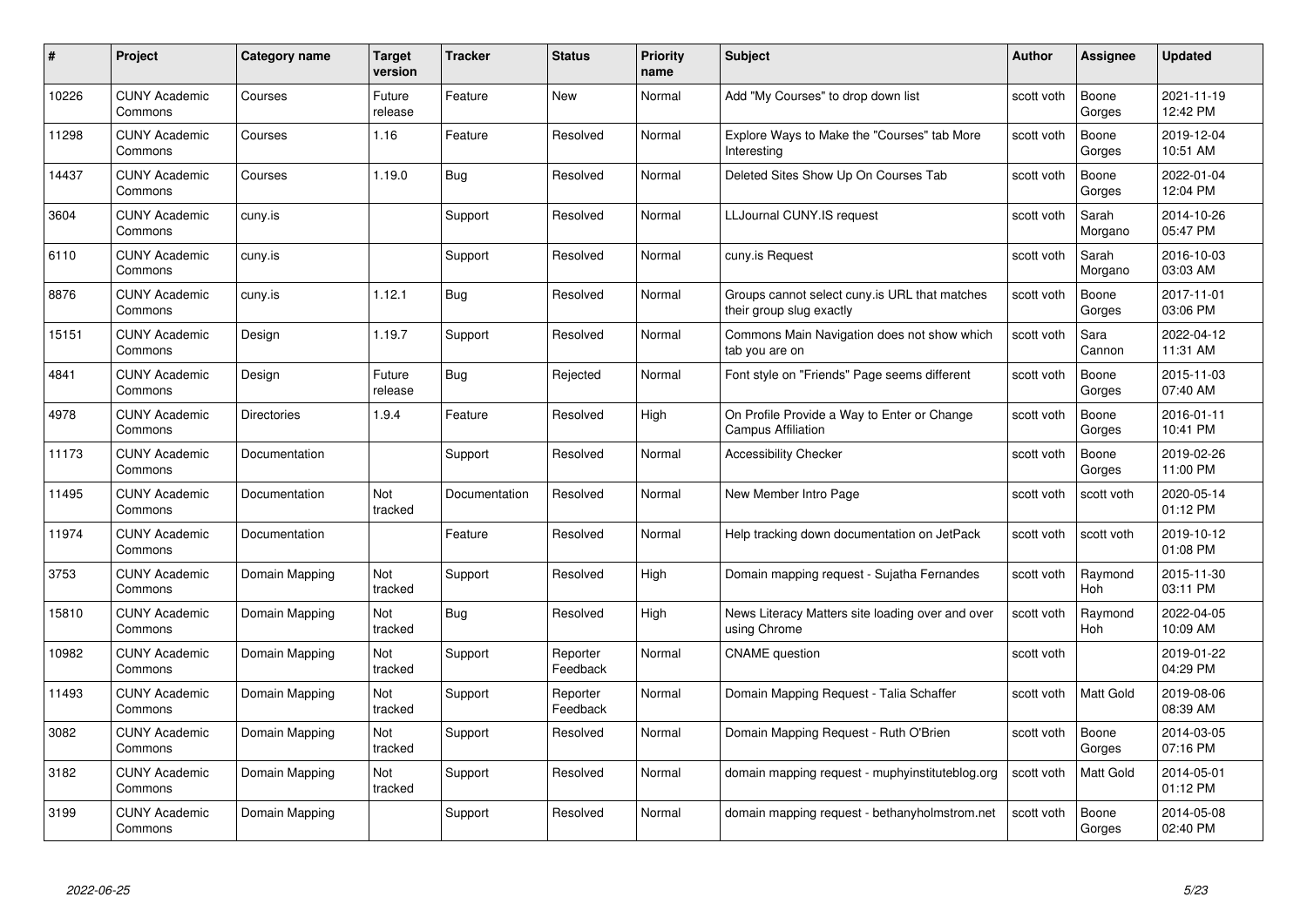| #    | Project                         | Category name  | Target<br>version | <b>Tracker</b> | <b>Status</b> | <b>Priority</b><br>name | <b>Subject</b>                                                                 | Author     | Assignee        | <b>Updated</b>         |
|------|---------------------------------|----------------|-------------------|----------------|---------------|-------------------------|--------------------------------------------------------------------------------|------------|-----------------|------------------------|
| 3269 | <b>CUNY Academic</b><br>Commons | Domain Mapping | Not<br>tracked    | Support        | Resolved      | Normal                  | Domain mapping request - Natascia Boeri                                        | scott voth | Boone<br>Gorges | 2015-11-30<br>03:17 PM |
| 3423 | <b>CUNY Academic</b><br>Commons | Domain Mapping | Not<br>tracked    | Support        | Resolved      | Normal                  | bkpublicscholars.org Domain Mapping Request                                    | scott voth | Boone<br>Gorges | 2016-01-26<br>12:08 PM |
| 3478 | <b>CUNY Academic</b><br>Commons | Domain Mapping | 1.7.2             | Feature        | Resolved      | Normal                  | Google Analytics and Mapped Domains                                            | scott voth | scott voth      | 2014-11-02<br>09:43 AM |
| 3539 | <b>CUNY Academic</b><br>Commons | Domain Mapping | Not<br>tracked    | Support        | Resolved      | Normal                  | Domain Mapping Request for ACERT                                               | scott voth | Boone<br>Gorges | 2015-11-30<br>03:15 PM |
| 3603 | <b>CUNY Academic</b><br>Commons | Domain Mapping | Not<br>tracked    | Support        | Resolved      | Normal                  | Domain Mapping Request - CERG                                                  | scott voth | scott voth      | 2014-11-19<br>04:28 PM |
| 3621 | <b>CUNY Academic</b><br>Commons | Domain Mapping | Not<br>tracked    | Support        | Resolved      | Normal                  | Question - Google Analytics, Mapped Domains,<br>and WP-Google-Analytics plugin | scott voth |                 | 2015-04-01<br>09:16 PM |
| 3635 | <b>CUNY Academic</b><br>Commons | Domain Mapping | Not<br>tracked    | Support        | Resolved      | Normal                  | Domain Mapping Request - Keith Miyake                                          | scott voth | Matt Gold       | 2014-11-10<br>08:15 PM |
| 4571 | <b>CUNY Academic</b><br>Commons | Domain Mapping | Not<br>tracked    | Support        | Resolved      | Normal                  | Domain Mapping Request - Courtney Drayer                                       | scott voth | Matt Gold       | 2015-09-16<br>05:19 PM |
| 4795 | <b>CUNY Academic</b><br>Commons | Domain Mapping | Not<br>tracked    | Support        | Resolved      | Normal                  | Revert Domain Mapping for<br>http://bkpublicscholars.org/                      | scott voth | Boone<br>Gorges | 2015-11-01<br>05:33 PM |
| 4902 | <b>CUNY Academic</b><br>Commons | Domain Mapping | Not<br>tracked    | Support        | Resolved      | Normal                  | domain mapping reguest - Patrick Sweeney                                       | scott voth | Boone<br>Gorges | 2015-12-07<br>01:32 AM |
| 4954 | CUNY Academic<br>Commons        | Domain Mapping | Not<br>tracked    | Support        | Resolved      | Normal                  | domain mapping request - Talia Schaffer                                        | scott voth | Boone<br>Gorges | 2015-12-07<br>01:24 AM |
| 5096 | <b>CUNY Academic</b><br>Commons | Domain Mapping | Not<br>tracked    | Support        | Resolved      | Normal                  | Domain Mapping Request: Lauren Spradlin                                        | scott voth | scott voth      | 2020-01-21<br>07:30 PM |
| 5344 | <b>CUNY Academic</b><br>Commons | Domain Mapping | Not<br>tracked    | Support        | Resolved      | Normal                  | Domain Mapping Request - Bijan Kimiagar                                        | scott voth | scott voth      | 2016-03-31<br>10:52 PM |
| 5511 | <b>CUNY Academic</b><br>Commons | Domain Mapping | Not<br>tracked    | Support        | Resolved      | Normal                  | Domain Mapping Request - Artem Altman                                          | scott voth | scott voth      | 2016-06-16<br>09:46 PM |
| 5617 | <b>CUNY Academic</b><br>Commons | Domain Mapping | Not<br>tracked    | Support        | Resolved      | Normal                  | Domain Mapping Issue - Paul Herbert                                            | scott voth | Boone<br>Gorges | 2016-05-30<br>12:04 PM |
| 6135 | <b>CUNY Academic</b><br>Commons | Domain Mapping | Not<br>tracked    | Support        | Resolved      | Normal                  | domain mapping - Patrick Sweeney                                               | scott voth | Matt Gold       | 2016-10-12<br>11:41 AM |
| 6383 | <b>CUNY Academic</b><br>Commons | Domain Mapping | Not<br>tracked    | Support        | Resolved      | Normal                  | Domain Mapping request - Azriel Genack                                         | scott voth | Boone<br>Gorges | 2016-10-21<br>03:48 PM |
| 8624 | <b>CUNY Academic</b><br>Commons | Domain Mapping | Not<br>tracked    | Support        | Resolved      | Normal                  | domain mapping request                                                         | scott voth | Boone<br>Gorges | 2017-10-05<br>12:50 PM |
| 9794 | CUNY Academic<br>Commons        | Domain Mapping | Not<br>tracked    | Support        | Resolved      | Normal                  | domain Mapping request - Joseph Reynolds Van<br>Der Naald                      | scott voth | Boone<br>Gorges | 2018-05-22<br>01:54 PM |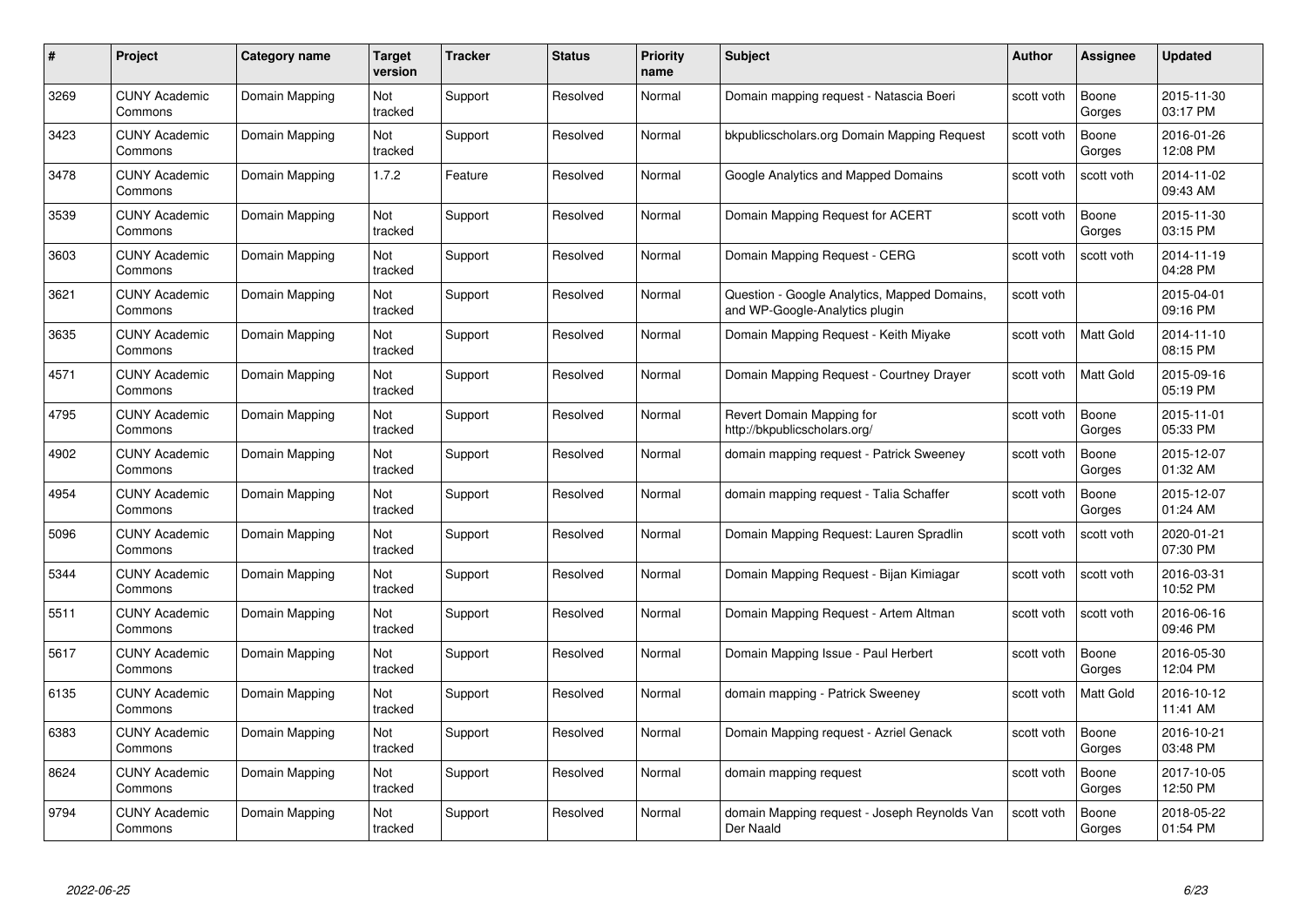| #     | Project                         | Category name  | Target<br>version | <b>Tracker</b> | <b>Status</b> | <b>Priority</b><br>name | <b>Subject</b>                                         | Author     | <b>Assignee</b>       | <b>Updated</b>         |
|-------|---------------------------------|----------------|-------------------|----------------|---------------|-------------------------|--------------------------------------------------------|------------|-----------------------|------------------------|
| 10180 | <b>CUNY Academic</b><br>Commons | Domain Mapping | 1.13.8            | Support        | Resolved      | Normal                  | domain mapping request - Kelle Cruz                    | scott voth | <b>Matt Gold</b>      | 2018-08-29<br>03:23 PM |
| 10796 | <b>CUNY Academic</b><br>Commons | Domain Mapping | Not<br>tracked    | Support        | Resolved      | Normal                  | domain mapping request - BMCC OER                      | scott voth | Matt Gold             | 2018-12-06<br>07:47 PM |
| 10860 | <b>CUNY Academic</b><br>Commons | Domain Mapping | Not<br>tracked    | Support        | Resolved      | Normal                  | domain mapping for Leah Feder                          | scott voth | Matt Gold             | 2019-01-10<br>01:37 PM |
| 11190 | <b>CUNY Academic</b><br>Commons | Domain Mapping |                   | Support        | Resolved      | Normal                  | Domain Mapping Request - Kate Culkin                   | scott voth | Boone<br>Gorges       | 2019-03-16<br>10:01 AM |
| 11629 | <b>CUNY Academic</b><br>Commons | Domain Mapping | Not<br>tracked    | Support        | Resolved      | Normal                  | domain mapping request                                 | scott voth | Raymond<br>Hoh        | 2019-07-17<br>10:22 AM |
| 11632 | <b>CUNY Academic</b><br>Commons | Domain Mapping | Not<br>tracked    | Support        | Resolved      | Normal                  | domain mapping request mckinniburg.com                 | scott voth | Raymond<br><b>Hoh</b> | 2019-07-17<br>10:22 AM |
| 11764 | <b>CUNY Academic</b><br>Commons | Domain Mapping | Not<br>tracked    | Support        | Resolved      | Normal                  | Domain Mapping request for literarybronx.com           | scott voth | Boone<br>Gorges       | 2019-08-21<br>05:28 PM |
| 12236 | <b>CUNY Academic</b><br>Commons | Domain Mapping | Not<br>tracked    | Support        | Resolved      | Normal                  | domain mapping request - johnbrenkman.com              | scott voth | Matt Gold             | 2019-12-27<br>09:32 AM |
| 12246 | <b>CUNY Academic</b><br>Commons | Domain Mapping | Not<br>tracked    | Support        | Resolved      | Normal                  | domain mapping - Sam Neylon                            | scott voth | Lihua Wang            | 2020-01-06<br>10:55 AM |
| 12407 | <b>CUNY Academic</b><br>Commons | Domain Mapping | Not<br>tracked    | Support        | Resolved      | Normal                  | Domain Mapping - district15parproject.org              | scott voth | Lihua Wang            | 2020-02-14<br>10:38 AM |
| 12878 | <b>CUNY Academic</b><br>Commons | Domain Mapping | Not<br>tracked    | Support        | Resolved      | Normal                  | Domain Mapping request - Lidia Hernandez Tapia         | scott voth | Matt Gold             | 2020-06-05<br>12:58 PM |
| 12924 | <b>CUNY Academic</b><br>Commons | Domain Mapping | Not<br>tracked    | Support        | Resolved      | Normal                  | Domain Mapping request - Sam Phillips                  | scott voth | Boone<br>Gorges       | 2020-06-12<br>03:29 PM |
| 13004 | <b>CUNY Academic</b><br>Commons | Domain Mapping | Not<br>tracked    | Bug            | Resolved      | Normal                  | Domain Mapping request - Wole                          | scott voth | Matt Gold             | 2020-07-07<br>12:02 PM |
| 13374 | <b>CUNY Academic</b><br>Commons | Domain Mapping |                   | Support        | Resolved      | Normal                  | domain mapping question                                | scott voth |                       | 2020-10-01<br>01:10 PM |
| 13379 | <b>CUNY Academic</b><br>Commons | Domain Mapping | Not<br>tracked    | Support        | Resolved      | Normal                  | Commenting issue with Mapped Domain (Using<br>Jetpack) | scott voth | Raymond<br>Hoh        | 2020-10-13<br>10:02 AM |
| 13407 | <b>CUNY Academic</b><br>Commons | Domain Mapping | Not<br>tracked    | Support        | Resolved      | Normal                  | Remove domain mapping for sexgenlab.org                | scott voth |                       | 2020-09-30<br>11:35 AM |
| 13440 | <b>CUNY Academic</b><br>Commons | Domain Mapping | Not<br>tracked    | Support        | Resolved      | Normal                  | Domain mapping for morrisjustice.org                   | scott voth | <b>Matt Gold</b>      | 2020-10-13<br>02:54 PM |
| 13924 | <b>CUNY Academic</b><br>Commons | Domain Mapping | Not<br>tracked    | Support        | Resolved      | Normal                  | domain mapping - cunyhumanitiesalliance.org            | scott voth | Boone<br>Gorges       | 2021-02-02<br>05:39 PM |
| 14452 | CUNY Academic<br>Commons        | Domain Mapping | Not<br>tracked    | Support        | Resolved      | Normal                  | domain mapping - hilarieashton.com                     | scott voth | Boone<br>Gorges       | 2021-05-17<br>10:46 AM |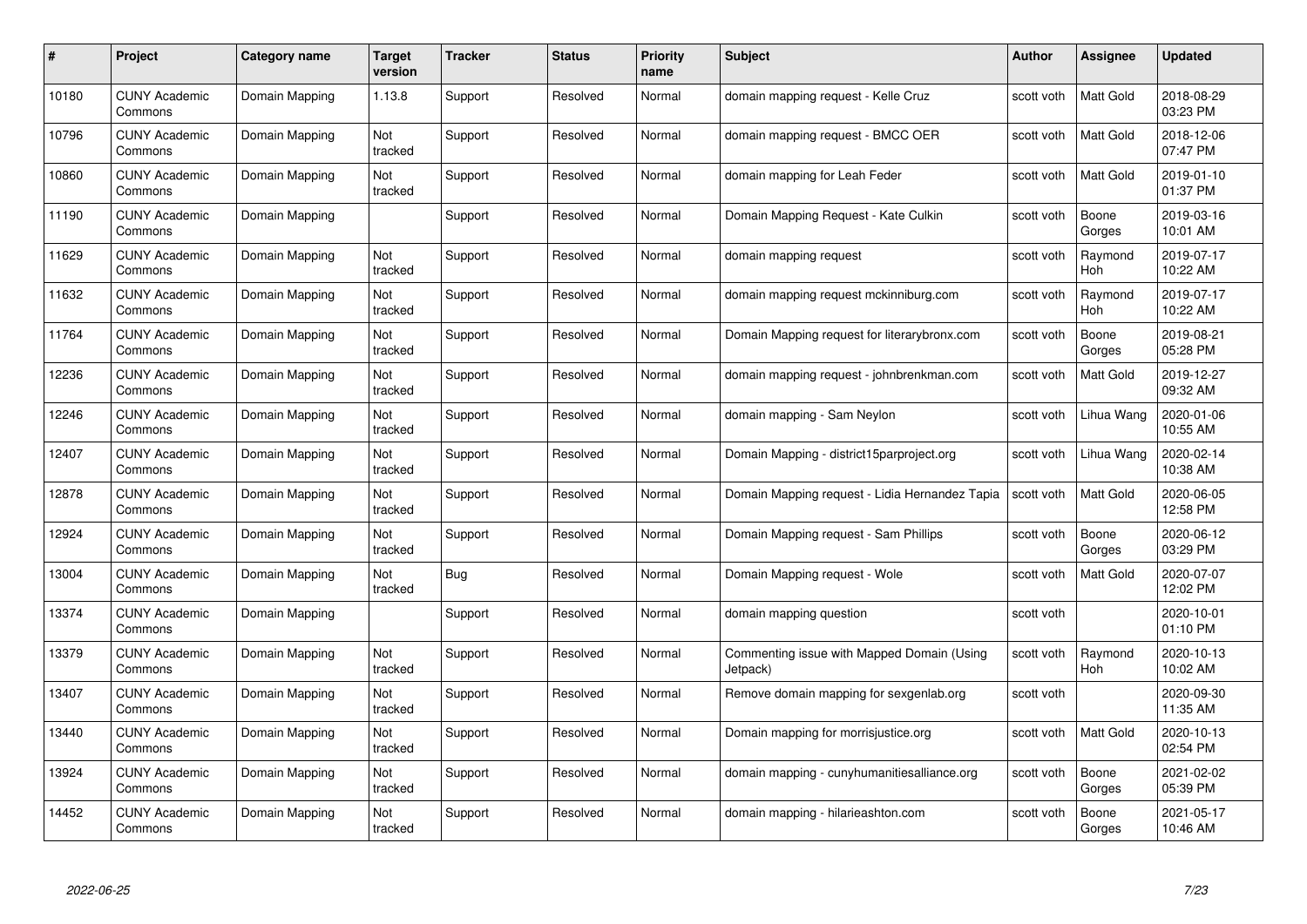| #     | Project                         | <b>Category name</b>       | Target<br>version | <b>Tracker</b> | <b>Status</b> | <b>Priority</b><br>name | <b>Subject</b>                                                                          | <b>Author</b> | <b>Assignee</b>       | <b>Updated</b>         |
|-------|---------------------------------|----------------------------|-------------------|----------------|---------------|-------------------------|-----------------------------------------------------------------------------------------|---------------|-----------------------|------------------------|
| 15223 | <b>CUNY Academic</b><br>Commons | Domain Mapping             | Not<br>tracked    | Support        | Resolved      | Normal                  | domain mapping - preludenyc.org                                                         | scott voth    | Boone<br>Gorges       | 2022-02-02<br>02:24 PM |
| 15253 | <b>CUNY Academic</b><br>Commons | Domain Mapping             | Not<br>tracked    | Support        | Resolved      | Normal                  | domain mapping - segal film festival                                                    | scott voth    | <b>Matt Gold</b>      | 2022-02-04<br>11:29 AM |
| 15395 | <b>CUNY Academic</b><br>Commons | Domain Mapping             | 1.19.5            | Support        | Resolved      | Normal                  | Domain Mapping - Queens College Department of<br><b>Urban Studies</b>                   | scott voth    | Boone<br>Gorges       | 2022-02-22<br>11:40 AM |
| 15626 | <b>CUNY Academic</b><br>Commons | Domain Mapping             | Not<br>tracked    | Support        | Resolved      | Normal                  | domain mapping - Jason tougaw                                                           | scott voth    | Boone<br>Gorges       | 2022-03-15<br>02:10 PM |
| 15833 | <b>CUNY Academic</b><br>Commons | Domain Mapping             | 1.19.7            | Support        | Resolved      | Normal                  | <b>Block Editor Preview in Chrome</b>                                                   | scott voth    | Raymond<br>Hoh        | 2022-04-07<br>06:05 PM |
| 15965 | <b>CUNY Academic</b><br>Commons | Domain Mapping             | Not<br>tracked    | Support        | Resolved      | Normal                  | Domain Mapping - Joseph van der Naald                                                   | scott voth    | Boone<br>Gorges       | 2022-04-29<br>04:06 PM |
| 16167 | <b>CUNY Academic</b><br>Commons | Domain Mapping             |                   | Bug            | Resolved      | Normal                  | gcurban.org/loading issue                                                               | scott voth    | Boone<br>Gorges       | 2022-05-26<br>03:29 PM |
| 16227 | <b>CUNY Academic</b><br>Commons | Domain Mapping             | Not<br>tracked    | Support        | Resolved      | Normal                  | domain mapping - Sruthi Atmakur-Javdekar                                                | scott voth    | Matt Gold             | 2022-06-15<br>02:34 PM |
| 3120  | <b>CUNY Academic</b><br>Commons | Domain Mapping             | Not<br>tracked    | Support        | Rejected      | Normal                  | Domain Mapping Request from Paul Julian Smith                                           | scott voth    | Boone<br>Gorges       | 2016-01-26<br>12:41 AM |
| 3446  | <b>CUNY Academic</b><br>Commons | Domain Mapping             |                   | Support        | Rejected      | Normal                  | bkpublicscholars.org Domain Mapping Request<br>not working?                             | scott voth    |                       | 2014-09-05<br>09:39 AM |
| 6905  | CUNY Academic<br>Commons        | Domain Mapping             | Not<br>tracked    | Support        | Rejected      | Normal                  | domain mapping - Approaching Dance conference                                           | scott voth    | Boone<br>Gorges       | 2017-11-15<br>11:09 AM |
| 10528 | <b>CUNY Academic</b><br>Commons | Domain Mapping             |                   | Support        | Rejected      | Normal                  | domain Mapping request for Kelly Josephs Baker                                          | scott voth    |                       | 2018-10-15<br>11:20 AM |
| 6134  | <b>CUNY Academic</b><br>Commons | Domain Mapping             | Not<br>tracked    | Support        | Abandoned     | Normal                  | domain mapping - mellon faculty diversity                                               | scott voth    | scott voth            | 2017-03-26<br>11:22 AM |
| 12313 | <b>CUNY Academic</b><br>Commons | Domain Mapping             | Not<br>tracked    | Support        | Duplicate     | Normal                  | domain mapping - laurenspradlin.info                                                    | scott voth    | Matt Gold             | 2020-01-21<br>06:02 PM |
| 6536  | <b>CUNY Academic</b><br>Commons | <b>Email Notifications</b> | 1.10              | Bug            | Resolved      | Normal                  | HTML not rendering (Sunday, 12:30 - 1:15PM) -<br>Commons 1.10 Testing                   | scott voth    | Raymond<br>Hoh        | 2016-11-07<br>10:49 AM |
| 10051 | <b>CUNY Academic</b><br>Commons | <b>Email Notifications</b> | 1.13.8            | Bug            | Resolved      | Normal                  | Tweets and email notifications are not being<br>generated from posts on OpenAtCUNY site | scott voth    | Raymond<br><b>Hoh</b> | 2018-08-28<br>12:08 PM |
| 3395  | <b>CUNY Academic</b><br>Commons | <b>Email Notifications</b> | Not<br>tracked    | <b>Bug</b>     | Rejected      | Normal                  | email notification not received                                                         | scott voth    | Boone<br>Gorges       | 2016-01-26<br>12:05 PM |
| 11531 | <b>CUNY Academic</b><br>Commons | Events                     | Future<br>release | Feature        | <b>New</b>    | Normal                  | Main Events calendar should include non-public<br>events that user has access to        | scott voth    | Boone<br>Gorges       | 2019-06-11<br>10:00 AM |
| 4438  | CUNY Academic<br>Commons        | Events                     | Future<br>release | Bug            | Assigned      | Normal                  | Events Calendar - Export Recurring Events                                               | scott voth    | Daniel Jones          | 2016-05-23<br>04:25 PM |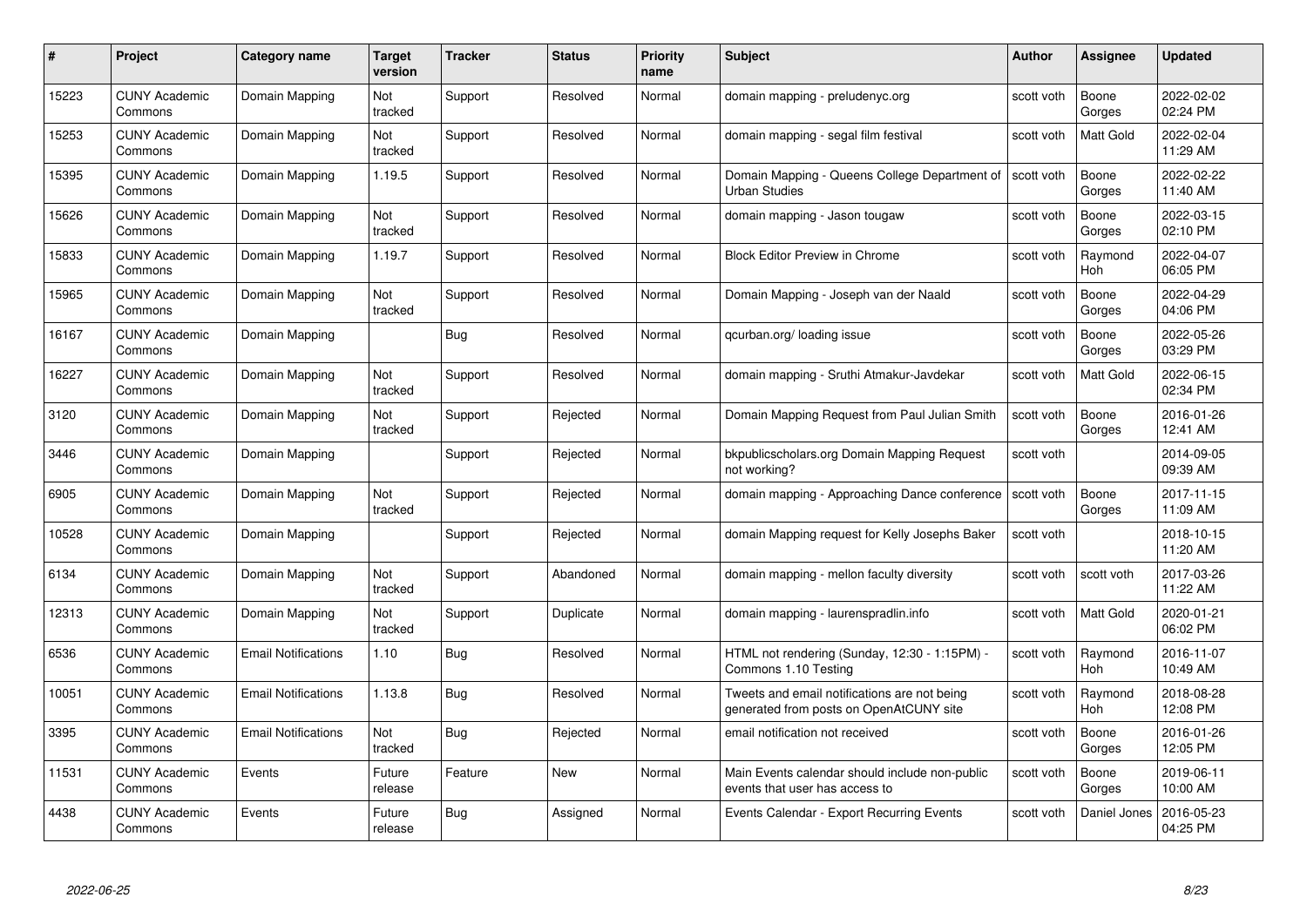| #     | Project                         | Category name      | <b>Target</b><br>version | <b>Tracker</b> | <b>Status</b> | <b>Priority</b><br>name | <b>Subject</b>                                                                     | <b>Author</b> | Assignee              | <b>Updated</b>         |
|-------|---------------------------------|--------------------|--------------------------|----------------|---------------|-------------------------|------------------------------------------------------------------------------------|---------------|-----------------------|------------------------|
| 1237  | <b>CUNY Academic</b><br>Commons | Events             | 1.8                      | Feature        | Resolved      | Normal                  | Develop Commons Calendar of Events Plugin                                          | scott voth    | Boone<br>Gorges       | 2016-02-15<br>11:19 PM |
| 4524  | <b>CUNY Academic</b><br>Commons | Events             | 1.9                      | Feature        | Resolved      | Normal                  | Create a iCal Feed for Events Calendar                                             | scott voth    | Raymond<br><b>Hoh</b> | 2015-11-09<br>12:55 PM |
| 6539  | <b>CUNY Academic</b><br>Commons | Events             | 1.10                     | Bug            | Resolved      | Normal                  | Event Room numbers don't seem to be persisted<br>Commons 1.10 testing              | scott voth    | Boone<br>Gorges       | 2016-10-31<br>04:23 PM |
| 12154 | <b>CUNY Academic</b><br>Commons | Events             | 1.16.4                   | Bug            | Rejected      | Normal                  | personal events calendar                                                           | scott voth    | Raymond<br>Hoh        | 2020-01-14<br>12:57 PM |
| 12147 | <b>CUNY Academic</b><br>Commons | Events             |                          | Support        | Duplicate     | Normal                  | Changes to the Events Calendar "subscribe"<br>interface                            | scott voth    | Raymond<br>Hoh        | 2020-11-05<br>06:00 PM |
| 3964  | <b>CUNY Academic</b><br>Commons | Group Announcments | 1.8.17                   | Bug            | Resolved      | Normal                  | "There was a problem" error when posting<br>Group Announcement                     | scott voth    | Boone<br>Gorges       | 2015-11-18<br>05:45 PM |
| 1173  | <b>CUNY Academic</b><br>Commons | Group Blogs        | 1.17.0                   | Support        | Resolved      | Normal                  | Avatars for group blogs should fall back on group<br>avatar, not admin user's      | scott voth    | Raymond<br>Hoh        | 2020-07-14<br>01:05 PM |
| 4455  | <b>CUNY Academic</b><br>Commons | Group Files        | 1.8.8                    | <b>Bug</b>     | Resolved      | High                    | Group Files Download to zip Not working                                            | scott voth    | Boone<br>Gorges       | 2015-08-19<br>09:58 AM |
| 11754 | <b>CUNY Academic</b><br>Commons | <b>Group Files</b> | Not<br>tracked           | Support        | Resolved      | Normal                  | Group file folder delete                                                           | scott voth    | Boone<br>Gorges       | 2019-08-15<br>05:10 PM |
| 4407  | <b>CUNY Academic</b><br>Commons | Group Forums       |                          | Bug            | Resolved      | Normal                  | Disable Forum on Existing group is not working                                     | scott voth    | Boone<br>Gorges       | 2015-08-11<br>03:13 PM |
| 6542  | <b>CUNY Academic</b><br>Commons | Group Forums       | 1.10                     | <b>Bug</b>     | Resolved      | Normal                  | Embedded image's caption is not rendering -<br>Commons 1.10 testing                | scott voth    | Raymond<br>Hoh        | 2016-11-01<br>10:59 AM |
| 14817 | <b>CUNY Academic</b><br>Commons | Group Forums       | 1.18.20                  | Feature        | Resolved      | Normal                  | Embed a Commons Group forum to a Site page                                         | scott voth    | Raymond<br>Hoh        | 2021-10-12<br>11:13 AM |
| 7894  | <b>CUNY Academic</b><br>Commons | Group Forums       |                          | Bug            | Duplicate     | Normal                  | Forum topics not showing former content                                            | scott voth    | Boone<br>Gorges       | 2017-04-02<br>06:30 PM |
| 13410 | <b>CUNY Academic</b><br>Commons | Group Library      | 1.17.5                   | Support        | Resolved      | Normal                  | Group Library Add item with special characters in<br>title                         | scott voth    | Boone<br>Gorges       | 2020-10-01<br>12:40 PM |
| 13933 | <b>CUNY Academic</b><br>Commons | Group Library      | 1.18.4                   | Bug            | Resolved      | Normal                  | Group Library Paging Issue                                                         | scott voth    | Boone<br>Gorges       | 2021-02-09<br>11:05 AM |
| 3931  | <b>CUNY Academic</b><br>Commons | Groups (misc)      | Not<br>tracked           | Support        | Resolved      | Normal                  | "WordPress Help" Avatar                                                            | scott voth    | scott voth            | 2015-03-19<br>09:41 PM |
| 13499 | <b>CUNY Academic</b><br>Commons | Groups (misc)      | 1.17.7                   | <b>Bug</b>     | Resolved      | Normal                  | Student repeatedly loses membership to private<br>class group                      | scott voth    | Raymond<br><b>Hoh</b> | 2020-11-10<br>10:31 AM |
| 14694 | <b>CUNY Academic</b><br>Commons | Groups (misc)      | 1.18.16                  | Bug            | Resolved      | Normal                  | Order by: Newly Created, Alphabetical, etc. Not<br>Working on Groups and Sites tab | scott voth    |                       | 2021-08-10<br>11:16 AM |
| 12392 | <b>CUNY Academic</b><br>Commons | Help/Codex         | Not<br>tracked           | Documentation  | <b>New</b>    | Normal                  | Updates to Common Commons Questions on<br>Help Page                                | scott voth    | Margaret<br>Galvan    | 2020-02-11<br>10:53 AM |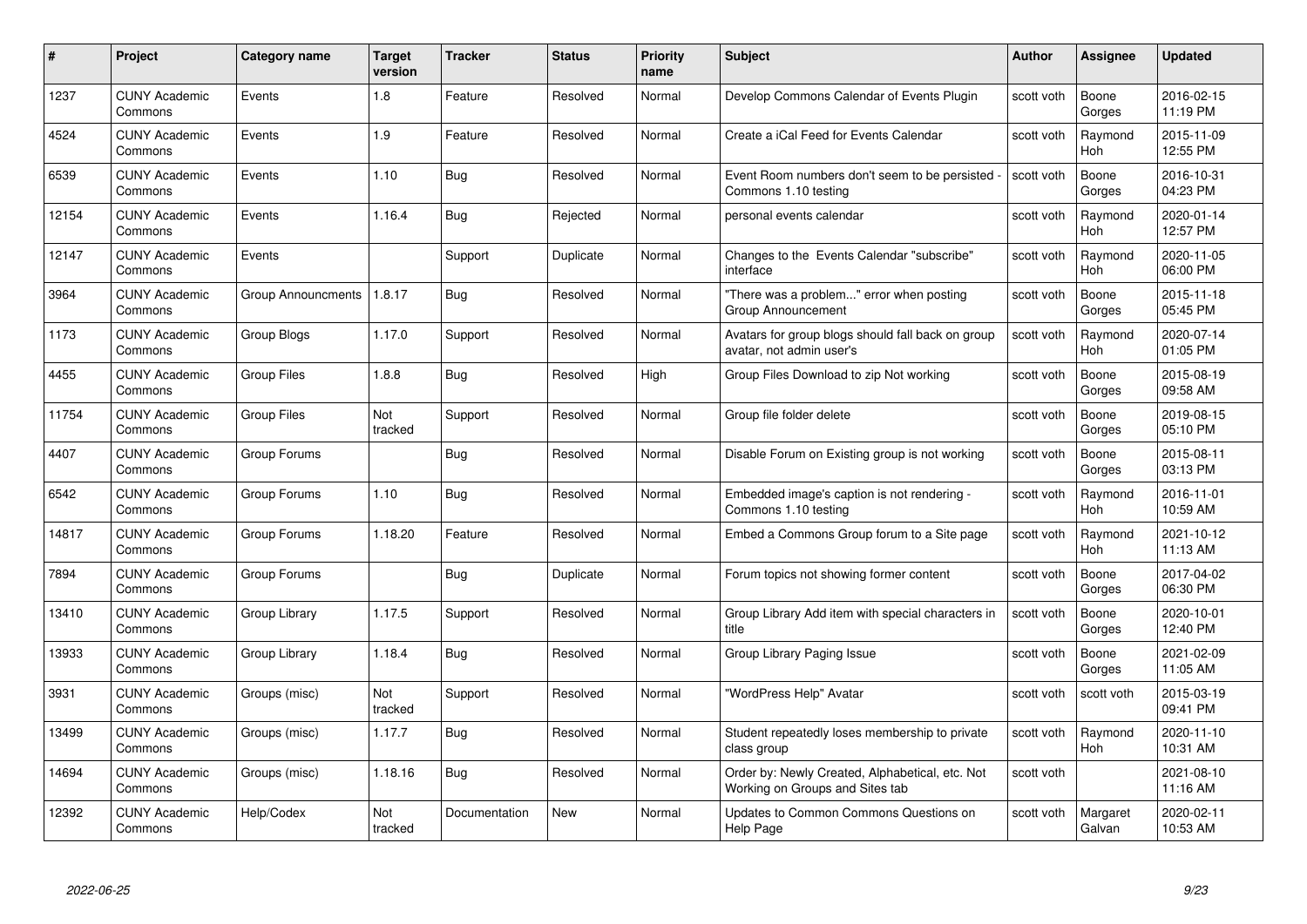| #     | Project                         | <b>Category name</b> | Target<br>version | <b>Tracker</b> | <b>Status</b> | <b>Priority</b><br>name | <b>Subject</b>                                                           | <b>Author</b> | Assignee        | <b>Updated</b>         |
|-------|---------------------------------|----------------------|-------------------|----------------|---------------|-------------------------|--------------------------------------------------------------------------|---------------|-----------------|------------------------|
| 3556  | <b>CUNY Academic</b><br>Commons | Home Page            |                   | Bug            | Resolved      | High                    | Lost Access to Create Hero Slides                                        | scott voth    |                 | 2014-10-15<br>08:38 PM |
| 3081  | <b>CUNY Academic</b><br>Commons | Home Page            |                   | Support        | Resolved      | Normal                  | Lost Access to Create Hero Slides                                        | scott voth    |                 | 2014-02-27<br>08:06 PM |
| 3335  | <b>CUNY Academic</b><br>Commons | Home Page            | Not<br>tracked    | Support        | Resolved      | Normal                  | Lost Access to Create Hero Slides                                        | scott voth    | Boone<br>Gorges | 2014-07-22<br>10:07 PM |
| 3531  | <b>CUNY Academic</b><br>Commons | Home Page            | 1.7               | Feature        | Resolved      | Normal                  | Let Users Hover over Hero Slides to Stop<br>Animation                    | scott voth    | Daniel Jones    | 2014-10-13<br>05:43 PM |
| 4309  | CUNY Academic<br>Commons        | Home Page            | 1.8.5             | Feature        | Resolved      | Normal                  | Change Main Navigation Help Link to<br>http://codex.commons.gc.cuny.edu/ | scott voth    |                 | 2015-07-21<br>10:45 AM |
| 11530 | <b>CUNY Academic</b><br>Commons | Home Page            | Not<br>tracked    | Bug            | Resolved      | Normal                  | News Tab on homepage                                                     | scott voth    |                 | 2019-06-10<br>02:04 PM |
| 15159 | <b>CUNY Academic</b><br>Commons | Home Page            | 1.19.1            | Bug            | Resolved      | Normal                  | My Sites - hyperlinks not working                                        | scott voth    | Boone<br>Gorges | 2022-01-06<br>01:38 PM |
| 15788 | <b>CUNY Academic</b><br>Commons | Home Page            | 1.19.7            | Bug            | Resolved      | Normal                  | long site titles on home page                                            | scott voth    | Boone<br>Gorges | 2022-04-12<br>11:31 AM |
| 15808 | <b>CUNY Academic</b><br>Commons | Home Page            | 1.19.7            | <b>Bug</b>     | Resolved      | Normal                  | Home Page "About" Dropdown                                               | scott voth    | Sara<br>Cannon  | 2022-04-12<br>11:31 AM |
| 3728  | <b>CUNY Academic</b><br>Commons | Homepage Slides      | Not<br>tracked    | Support        | Resolved      | Normal                  | Lost Access to Create Hero Slides                                        | scott voth    | Boone<br>Gorges | 2014-12-28<br>02:18 PM |
| 4365  | CUNY Academic<br>Commons        | Homepage Slides      | Not<br>tracked    | Support        | Resolved      | Normal                  | Lost Access to Create Hero Slides                                        | scott voth    | scott voth      | 2016-03-09<br>06:18 PM |
| 4526  | <b>CUNY Academic</b><br>Commons | Homepage Slides      | 1.8.11            | <b>Bug</b>     | Resolved      | Normal                  | Mousing Over Hero Slide does not stop Animation                          | scott voth    | Daniel Jones    | 2015-09-18<br>03:53 PM |
| 4842  | <b>CUNY Academic</b><br>Commons | Homepage Slides      |                   | Support        | Resolved      | Normal                  | Lost Access to Create Hero Slides                                        | scott voth    | scott voth      | 2015-10-31<br>03:17 PM |
| 5189  | <b>CUNY Academic</b><br>Commons | Homepage Slides      | Not<br>tracked    | Support        | Resolved      | Normal                  | Lost Access to Create Hero Slides                                        | scott voth    | Boone<br>Gorges | 2016-02-01<br>10:45 AM |
| 6512  | <b>CUNY Academic</b><br>Commons | Homepage Slides      | Not<br>tracked    | Support        | Resolved      | Normal                  | Lost permissions to Create Hero slides                                   | scott voth    | scott voth      | 2016-10-27<br>11:00 PM |
| 6515  | <b>CUNY Academic</b><br>Commons | Homepage Slides      |                   | Bug            | Resolved      | Normal                  | Gallery Posts (i.e. Hero slides) are Not Working                         | scott voth    | scott voth      | 2019-09-23<br>03:01 PM |
| 8153  | <b>CUNY Academic</b><br>Commons | Homepage Slides      |                   | <b>Bug</b>     | Resolved      | Normal                  | <b>Hero Slide Permissions</b>                                            | scott voth    | Boone<br>Gorges | 2017-05-17<br>08:29 PM |
| 8589  | <b>CUNY Academic</b><br>Commons | Homepage Slides      | Not<br>tracked    | Support        | Resolved      | Normal                  | lost privileges to create hero slide                                     | scott voth    | scott voth      | 2017-08-28<br>03:16 PM |
| 9837  | CUNY Academic<br>Commons        | Homepage Slides      | Not<br>tracked    | Support        | Resolved      | Normal                  | Lost access to create hero slides                                        | scott voth    | scott voth      | 2018-05-25<br>10:57 AM |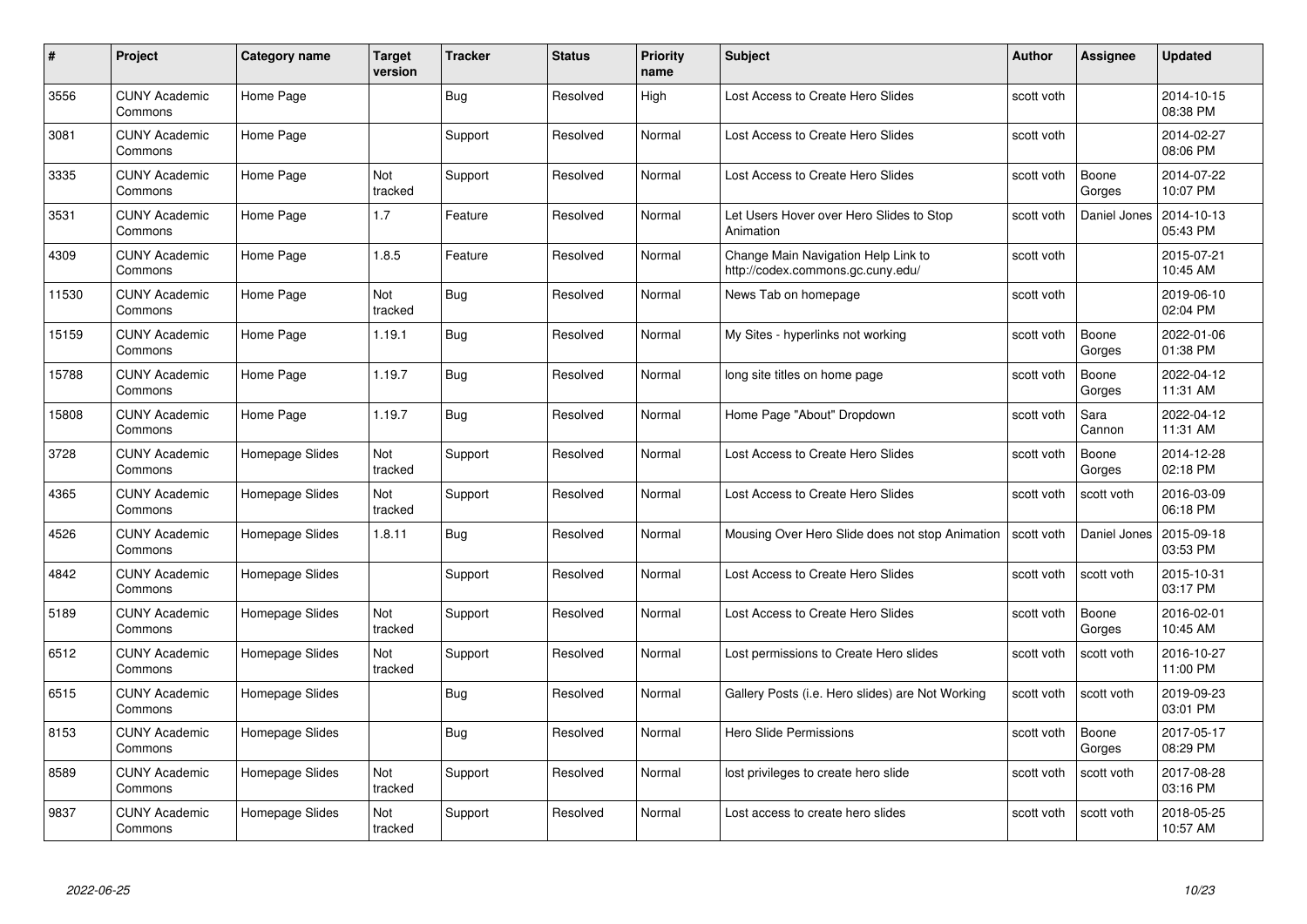| #     | Project                         | Category name                  | Target<br>version | <b>Tracker</b> | <b>Status</b> | <b>Priority</b><br>name | <b>Subject</b>                                                    | Author     | <b>Assignee</b>       | <b>Updated</b>         |
|-------|---------------------------------|--------------------------------|-------------------|----------------|---------------|-------------------------|-------------------------------------------------------------------|------------|-----------------------|------------------------|
| 11506 | <b>CUNY Academic</b><br>Commons | Homepage Slides                | 1.15.5            | Bug            | Resolved      | Normal                  | Home Page Slideshow - blank slide                                 | scott voth | Raymond<br><b>Hoh</b> | 2019-07-09<br>02:33 PM |
| 12842 | <b>CUNY Academic</b><br>Commons | Homepage Slides                | Not<br>tracked    | Support        | Resolved      | Normal                  | Lost Permissions to add Hero Slides                               | scott voth | scott voth            | 2020-05-21<br>01:11 PM |
| 3703  | <b>CUNY Academic</b><br>Commons | Homepage Slides                |                   | <b>Bug</b>     | Rejected      | Normal                  | Delay in Loading Hero Slide Images                                | scott voth | scott voth            | 2014-12-11<br>08:42 PM |
| 11671 | <b>CUNY Academic</b><br>Commons | Information<br>Architecture    |                   | Design/UX      | Resolved      | Normal                  | <b>Commons Home Page Access</b>                                   | scott voth | Chris Stein           | 2019-07-30<br>04:39 PM |
| 11591 | <b>CUNY Academic</b><br>Commons | Internal Tools and<br>Workflow | Not<br>tracked    | Support        | Resolved      | Normal                  | Get Licence for Camtasia                                          | scott voth | <b>Matt Gold</b>      | 2019-07-16<br>11:27 AM |
| 5846  | <b>CUNY Academic</b><br>Commons | Membership                     |                   | Support        | Resolved      | Normal                  | Add Undergraduate Member to the Commons                           | scott voth | <b>Matt Gold</b>      | 2016-07-27<br>08:28 AM |
| 6181  | <b>CUNY Academic</b><br>Commons | Membership                     |                   | Support        | Resolved      | Normal                  | Membership Request - Hunter Alum                                  | scott voth | Matt Gold             | 2016-10-10<br>06:43 PM |
| 3522  | <b>CUNY Academic</b><br>Commons | My Commons                     | 1.7               | Bug            | Resolved      | Normal                  | 1.7 Testing - Delete button not working on My<br>Commons          | scott voth | Raymond<br><b>Hoh</b> | 2014-10-08<br>03:13 PM |
| 3523  | <b>CUNY Academic</b><br>Commons | My Commons                     | 1.8               | <b>Bug</b>     | Resolved      | Normal                  | 1.7 Testing - "Reply" and Post Button                             | scott voth | Boone<br>Gorges       | 2015-04-09<br>05:19 PM |
| 4535  | <b>CUNY Academic</b><br>Commons | My Commons                     | Future<br>release | Bug            | New           | Low                     | My Commons filter issue                                           | scott voth | Raymond<br>Hoh        | 2015-09-01<br>11:17 AM |
| 10170 | <b>CUNY Academic</b><br>Commons | Non-CUNY sign up<br>codes      | Not<br>tracked    | Support        | Resolved      | Normal                  | Non CUNY Membership request                                       | scott voth | Matt Gold             | 2018-08-17<br>02:28 PM |
| 11500 | <b>CUNY Academic</b><br>Commons | Onboarding                     | 1.15.4            | Support        | Resolved      | Normal                  | Fix Outdated content and links on intro page                      | scott voth | Raymond<br>Hoh        | 2019-06-25<br>04:22 PM |
| 11985 | <b>CUNY Academic</b><br>Commons | Onboarding                     | 1.15.12           | Support        | Resolved      | Normal                  | Add "Take the Tour" link to Intro page                            | scott voth | Raymond<br>Hoh        | 2019-10-22<br>11:54 AM |
| 10000 | <b>CUNY Academic</b><br>Commons | Performance                    | Not<br>tracked    | Bug            | Resolved      | Normal                  | Pages display correctly but cannot edit them                      | scott voth | Boone<br>Gorges       | 2018-07-13<br>12:31 PM |
| 13892 | <b>CUNY Academic</b><br>Commons | Performance                    |                   | Bug            | Rejected      | Normal                  | Sluggish Response Times                                           | scott voth | Boone<br>Gorges       | 2021-01-28<br>08:45 PM |
| 10354 | <b>CUNY Academic</b><br>Commons | <b>Public Portfolio</b>        | Future<br>release | Feature        | <b>New</b>    | Normal                  | Opt out of Having a Profile Page                                  | scott voth | Chris Stein           | 2020-05-12<br>10:43 AM |
| 11496 | <b>CUNY Academic</b><br>Commons | <b>Public Portfolio</b>        | 1.15.2            | Support        | New           | Normal                  | Replace Twitter Icon on Member Portfolio page                     | scott voth | Boone<br>Gorges       | 2019-06-06<br>01:03 PM |
| 5827  | <b>CUNY Academic</b><br>Commons | <b>Public Portfolio</b>        | Future<br>release | Bug            | Assigned      | Normal                  | Academic Interests square bracket links not<br>working            | scott voth | <b>Chris Stein</b>    | 2016-08-11<br>11:59 PM |
| 4373  | CUNY Academic<br>Commons        | <b>Public Portfolio</b>        | Not<br>tracked    | Support        | Resolved      | Normal                  | Delete Old "Title" section from Member's public<br>portfolio page | scott voth | Boone<br>Gorges       | 2015-08-04<br>09:01 PM |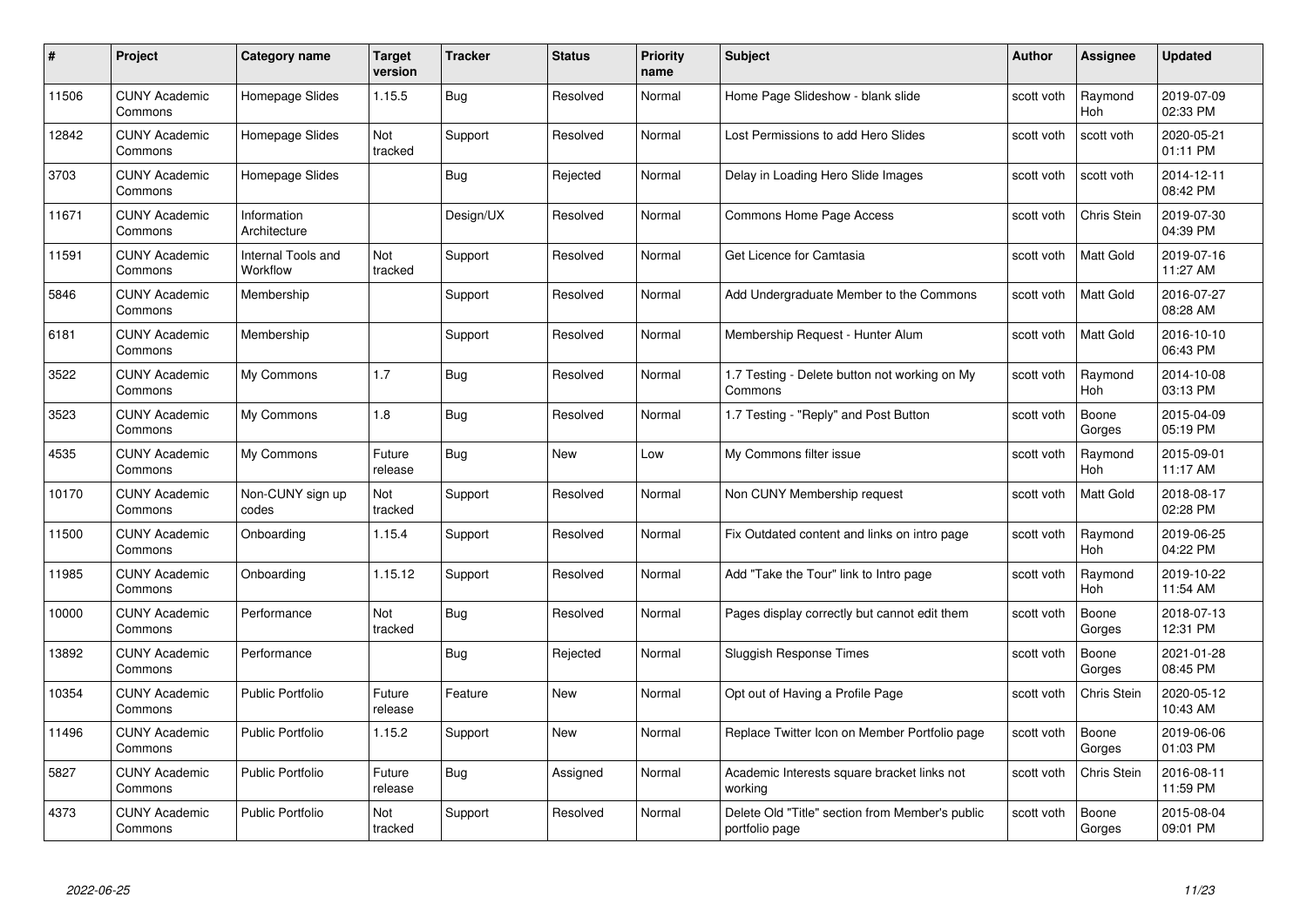| #     | Project                         | <b>Category name</b>    | Target<br>version     | <b>Tracker</b> | <b>Status</b> | <b>Priority</b><br>name | <b>Subject</b>                                                                    | <b>Author</b> | <b>Assignee</b>  | <b>Updated</b>         |
|-------|---------------------------------|-------------------------|-----------------------|----------------|---------------|-------------------------|-----------------------------------------------------------------------------------|---------------|------------------|------------------------|
| 13493 | <b>CUNY Academic</b><br>Commons | <b>Public Portfolio</b> | 1.17.6                | Bug            | Resolved      | Normal                  | Member Profiles - Free Entry Widget Displays<br>URL encoded text                  | scott voth    | Boone<br>Gorges  | 2020-10-27<br>11:00 AM |
| 13494 | <b>CUNY Academic</b><br>Commons | <b>Public Portfolio</b> | 1.17.6                | Bug            | Resolved      | Normal                  | Brief Descriptor and About You Profile Fields do<br>not display on mobile devices | scott voth    | Boone<br>Gorges  | 2020-10-27<br>11:00 AM |
| 13604 | <b>CUNY Academic</b><br>Commons | <b>Public Portfolio</b> | 2.0.0                 | Support        | Resolved      | Normal                  | Public Profile on Mobile Format                                                   | scott voth    | Boone<br>Gorges  | 2022-05-26<br>11:36 AM |
| 12247 | <b>CUNY Academic</b><br>Commons | Publicity               | Not<br>tracked        | Support        | New           | Normal                  | Screenshot of First Commons Homepage                                              | scott voth    | scott voth       | 2020-01-14<br>12:08 PM |
| 1936  | <b>CUNY Academic</b><br>Commons | Redmine                 | <b>Not</b><br>tracked | <b>Bug</b>     | Resolved      | Normal                  | Redmine email notifications                                                       | scott voth    |                  | 2012-06-15<br>11:59 AM |
| 11860 | <b>CUNY Academic</b><br>Commons | Registration            | Future<br>release     | Feature        | New           | Normal                  | Ensure Students Are Aware They Can Use<br><b>Aliases At Registration</b>          | scott voth    |                  | 2019-09-24<br>08:46 AM |
| 4445  | <b>CUNY Academic</b><br>Commons | Registration            | Not<br>tracked        | Bug            | Resolved      | Normal                  | user alisonorlando is trying to register - no email<br>received                   | scott voth    | Boone<br>Gorges  | 2015-08-20<br>12:35 PM |
| 6111  | <b>CUNY Academic</b><br>Commons | Registration            |                       | Support        | Resolved      | Normal                  | Manually Activate Member Account - Sunjum<br>Hussain                              | scott voth    |                  | 2016-10-11<br>08:21 PM |
| 7625  | <b>CUNY Academic</b><br>Commons | Registration            | Not<br>tracked        | <b>Bug</b>     | Resolved      | Normal                  | User unable to register - gets "Forbidden"<br>message                             | scott voth    |                  | 2017-11-15<br>01:44 PM |
| 4685  | <b>CUNY Academic</b><br>Commons | Server                  | Not<br>tracked        | <b>Bug</b>     | Resolved      | Immediate               | Response Time Poor - Unable to connect to<br>database                             | scott voth    |                  | 2015-09-28<br>09:16 PM |
| 5089  | <b>CUNY Academic</b><br>Commons | Server                  | 1.9.4                 | Support        | Resolved      | Urgent                  | response time sluggish                                                            | scott voth    | Boone<br>Gorges  | 2016-01-11<br>10:16 PM |
| 5747  | <b>CUNY Academic</b><br>Commons | Server                  |                       | Bug            | Resolved      | Urgent                  | Commons Site seems to be down                                                     | scott voth    |                  | 2016-06-27<br>09:16 PM |
| 3528  | <b>CUNY Academic</b><br>Commons | Server                  | Not<br>tracked        | Bug            | Resolved      | High                    | Slow Response Time                                                                | scott voth    | <b>Matt Gold</b> | 2016-01-26<br>05:11 PM |
| 4766  | <b>CUNY Academic</b><br>Commons | Server                  |                       | Bug            | Resolved      | High                    | Sites Not Responding - Commons and CBOX                                           | scott voth    |                  | 2015-10-13<br>01:05 PM |
| 5271  | <b>CUNY Academic</b><br>Commons | Server                  |                       | Support        | Resolved      | High                    | CBOX and Commons sites down?                                                      | scott voth    |                  | 2016-02-28<br>12:30 PM |
| 14986 | <b>CUNY Academic</b><br>Commons | Server                  | Not<br>tracked        | Bug            | Resolved      | High                    | Commons Site Down?                                                                | scott voth    | Boone<br>Gorges  | 2021-11-23<br>04:21 PM |
| 3551  | <b>CUNY Academic</b><br>Commons | Server                  | Not<br>tracked        | <b>Bug</b>     | Resolved      | Normal                  | Slow Response Time                                                                | scott voth    | <b>Matt Gold</b> | 2014-11-11<br>02:31 PM |
| 3713  | <b>CUNY Academic</b><br>Commons | Server                  |                       | Support        | Resolved      | Normal                  | Slow Response Time                                                                | scott voth    | Matt Gold        | 2014-12-13<br>04:25 PM |
| 4107  | <b>CUNY Academic</b><br>Commons | Server                  | Not<br>tracked        | <b>Bug</b>     | Resolved      | Normal                  | Slow Response Time and "Error establishing a<br>database connection"              | scott voth    |                  | 2015-06-11<br>09:33 AM |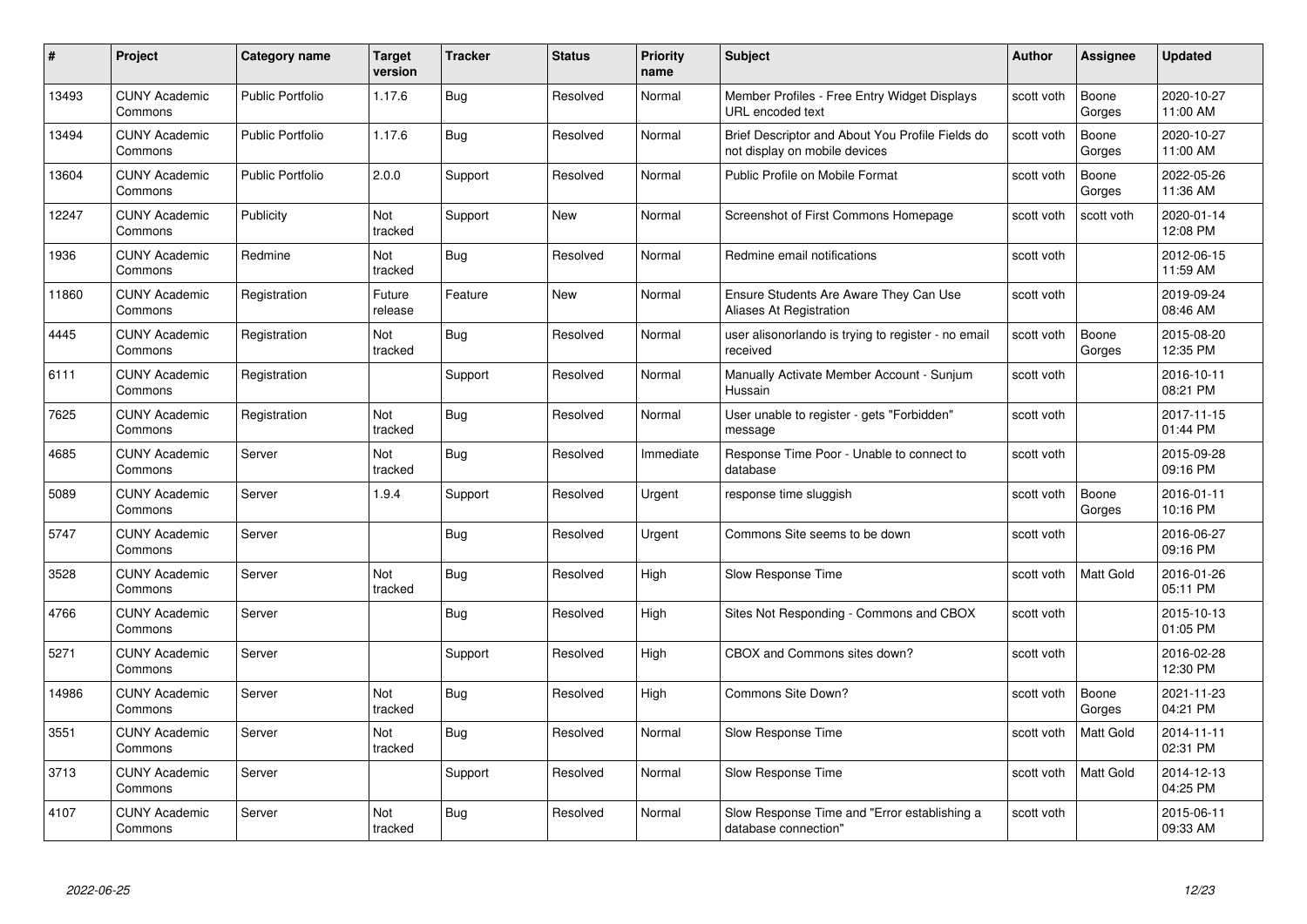| #     | Project                         | <b>Category name</b>     | Target<br>version     | <b>Tracker</b> | <b>Status</b> | <b>Priority</b><br>name | <b>Subject</b>                                                                              | <b>Author</b> | <b>Assignee</b>    | <b>Updated</b>         |
|-------|---------------------------------|--------------------------|-----------------------|----------------|---------------|-------------------------|---------------------------------------------------------------------------------------------|---------------|--------------------|------------------------|
| 5032  | <b>CUNY Academic</b><br>Commons | Server                   |                       | Support        | Resolved      | Normal                  | Error establishing a database connection                                                    | scott voth    |                    | 2015-12-14<br>08:46 PM |
| 5295  | <b>CUNY Academic</b><br>Commons | Server                   | <b>Not</b><br>tracked | Bug            | Resolved      | Normal                  | Lousy Response Time and sporadic timeouts                                                   | scott voth    |                    | 2016-03-15<br>10:03 AM |
| 8325  | <b>CUNY Academic</b><br>Commons | Server                   | Not<br>tracked        | Support        | Resolved      | Normal                  | intermittent server issues                                                                  | scott voth    | Boone<br>Gorges    | 2017-07-01<br>10:57 AM |
| 4424  | <b>CUNY Academic</b><br>Commons | Server                   |                       | Bug            | Rejected      | Normal                  | Slow Response Time                                                                          | scott voth    |                    | 2015-08-12<br>09:46 AM |
| 5270  | <b>CUNY Academic</b><br>Commons | Server                   |                       | Support        | Rejected      | Normal                  | Slow Response Time                                                                          | scott voth    | <b>Matt Gold</b>   | 2016-02-27<br>08:34 PM |
| 10679 | <b>CUNY Academic</b><br>Commons | Server                   |                       | Bug            | Rejected      | Normal                  | Site response time                                                                          | scott voth    |                    | 2018-11-08<br>05:43 PM |
| 13492 | <b>CUNY Academic</b><br>Commons | Shortcodes and<br>embeds | 1.17.6                | Support        | Resolved      | Normal                  | customized handler for quizlet embeds                                                       | scott voth    | Boone<br>Gorges    | 2020-10-27<br>11:00 AM |
| 15267 | <b>CUNY Academic</b><br>Commons | Shortcodes and<br>embeds | 1.19.4                | Feature        | Resolved      | Normal                  | Embed a Microsoft Form                                                                      | scott voth    | Boone<br>Gorges    | 2022-02-22<br>11:01 AM |
| 13060 | <b>CUNY Academic</b><br>Commons | Site cloning             | 1.17.3                | <b>Bug</b>     | Rejected      | Normal                  | Commons 1.17 clone issue                                                                    | scott voth    | Jeremy Felt        | 2020-09-01<br>03:10 PM |
| 13088 | <b>CUNY Academic</b><br>Commons | Site cloning             | 1.17.0                | Bug            | Rejected      | Normal                  | Commons 1.17 creating group $+$ site                                                        | scott voth    | Jeremy Felt        | 2020-07-27<br>01:56 PM |
| 14250 | CUNY Academic<br>Commons        | Support                  | Not<br>tracked        | Support        | Resolved      | Normal                  | migrate new site to old url                                                                 | scott voth    |                    | 2021-04-13<br>07:41 PM |
| 14697 | <b>CUNY Academic</b><br>Commons | Support                  | 1.18.16               | Support        | Resolved      | Normal                  | Neatline map embed                                                                          | scott voth    | Boone<br>Gorges    | 2021-08-10<br>11:16 AM |
| 15160 | <b>CUNY Academic</b><br>Commons | Teaching                 | 1.19.1                | Support        | Resolved      | Normal                  | <b>OER Checkbox question</b>                                                                | scott voth    | Boone<br>Gorges    | 2022-01-11<br>04:41 PM |
| 3348  | <b>CUNY Academic</b><br>Commons | Toolbar                  | 1.6.11                | <b>Bug</b>     | Resolved      | Normal                  | "Publications on the Commons" option missing on<br>"About" link accessed from the Admin Bar | scott voth    | Boone<br>Gorges    | 2014-08-01<br>08:55 AM |
| 11529 | <b>CUNY Academic</b><br>Commons | Twitter page             | 1.15.3                | Bug            | Resolved      | Normal                  | Twitter sub-menu option showing a lot of blank<br>results                                   | scott voth    | Boone<br>Gorges    | 2019-06-10<br>01:04 PM |
| 5828  | <b>CUNY Academic</b><br>Commons | Upgrades                 | 1.9.22                | Bug            | Resolved      | High                    | New Server - File Uploads                                                                   | scott voth    | Boone<br>Gorges    | 2016-08-02<br>12:00 AM |
| 5829  | <b>CUNY Academic</b><br>Commons | Upgrades                 | Not<br>tracked        | Bug            | Resolved      | Normal                  | New Server - Creating a Group - Sometimes get<br>502 error                                  | scott voth    |                    | 2016-08-01<br>11:58 PM |
| 7955  | <b>CUNY Academic</b><br>Commons | User Experience          |                       | Design/UX      | Rejected      | Normal                  | Groups and Sites tabs                                                                       | scott voth    | <b>Chris Stein</b> | 2017-10-11<br>11:31 AM |
| 7722  | CUNY Academic<br>Commons        | User Experience          | Not<br>tracked        | Design/UX      | Abandoned     | Normal                  | Password Reset Issues                                                                       | scott voth    | scott voth         | 2017-12-04<br>10:16 AM |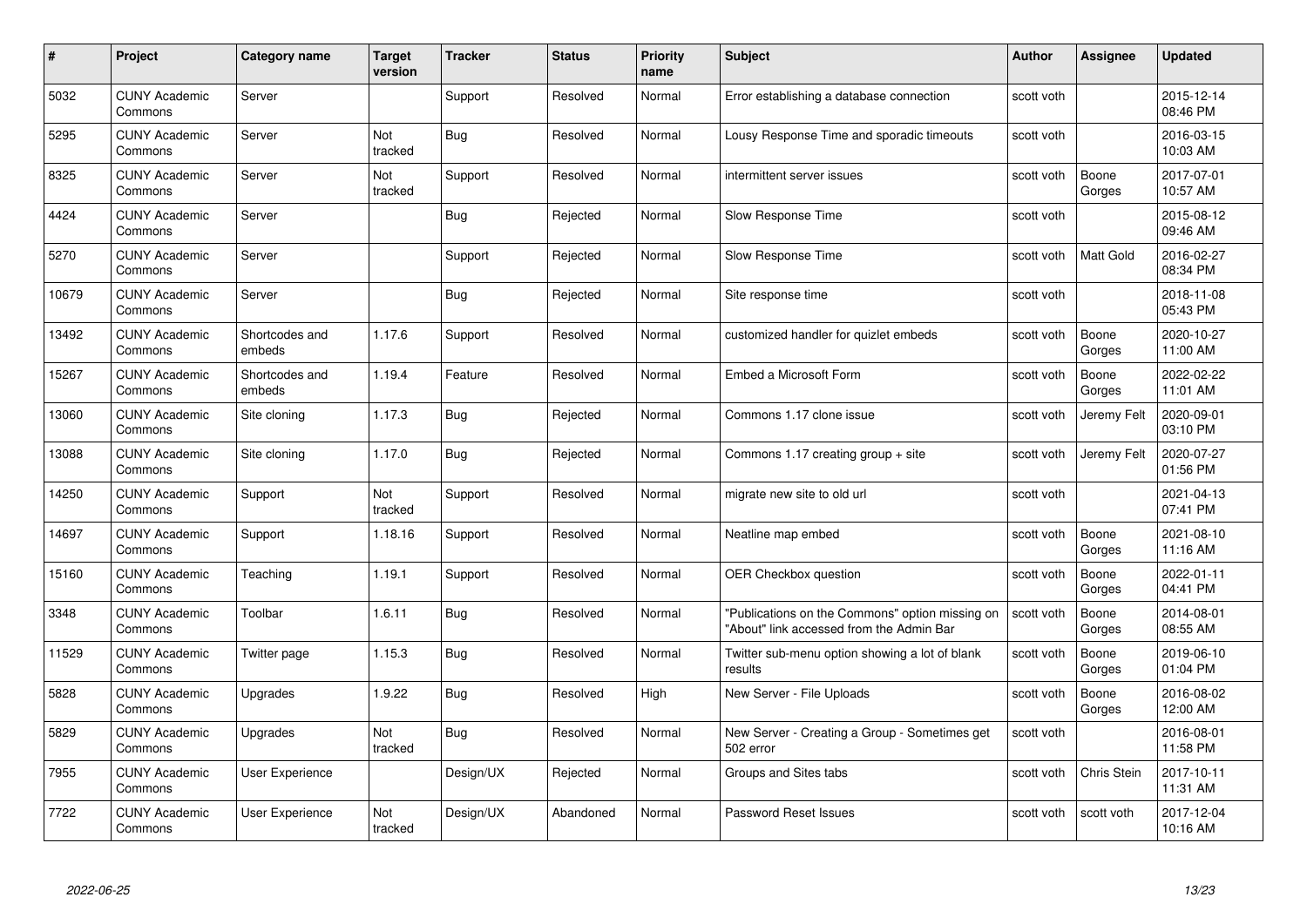| #     | Project                         | Category name     | Target<br>version | <b>Tracker</b> | <b>Status</b>        | <b>Priority</b><br>name | <b>Subject</b>                                                            | <b>Author</b> | <b>Assignee</b>   | <b>Updated</b>         |
|-------|---------------------------------|-------------------|-------------------|----------------|----------------------|-------------------------|---------------------------------------------------------------------------|---------------|-------------------|------------------------|
| 3026  | <b>CUNY Academic</b><br>Commons | <b>UserVoice</b>  | Not<br>tracked    | Feature        | Rejected             | Normal                  | User Voice Upgrade                                                        | scott voth    | scott voth        | 2016-01-26<br>11:26 AM |
| 3098  | <b>CUNY Academic</b><br>Commons | <b>UserVoice</b>  | Not<br>tracked    | Support        | Rejected             | Normal                  | Access to UserVoice                                                       | scott voth    | Matt Gold         | 2016-01-26<br>11:36 AM |
| 437   | <b>CUNY Academic</b><br>Commons | Wiki              | Not<br>tracked    | <b>Bug</b>     | Resolved             | High                    | Wiki not displaying images in newer pages                                 | scott voth    | Boone<br>Gorges   | 2010-12-07<br>08:39 AM |
| 438   | <b>CUNY Academic</b><br>Commons | Wiki              | Not<br>tracked    | <b>Bug</b>     | Resolved             | High                    | lost write privileges on wiki image folder                                | scott voth    | Boone<br>Gorges   | 2010-12-07<br>10:26 AM |
| 294   | <b>CUNY Academic</b><br>Commons | Wiki              | 1.0.2             | <b>Bug</b>     | Resolved             | Normal                  | TagAsCategory extension on the Wiki                                       | scott voth    | Boone<br>Gorges   | 2010-09-02<br>10:53 AM |
| 299   | <b>CUNY Academic</b><br>Commons | Wiki              | 1.0.2             | Bug            | Resolved             | Normal                  | Wiki Sidebar Search Option                                                | scott voth    | Boone<br>Gorges   | 2010-09-02<br>10:46 AM |
| 460   | <b>CUNY Academic</b><br>Commons | Wiki              | Not<br>tracked    | <b>Bug</b>     | Resolved             | Normal                  | Older Images not showing up on Wiki after release   scott voth<br>1.1.1   |               | Boone<br>Gorges   | 2010-12-21<br>04:46 PM |
| 1379  | <b>CUNY Academic</b><br>Commons | Wiki              | 1.3               | Bug            | Resolved             | Normal                  | Help Link in the Admin Bar points to old Help<br>Page                     | scott voth    | Boone<br>Gorges   | 2011-12-09<br>09:08 AM |
| 1465  | <b>CUNY Academic</b><br>Commons | Wiki              | 1.3.4             | <b>Bug</b>     | Resolved             | Normal                  | TagAsCategory Extension & Wiki Inc Plugin                                 | scott voth    | Boone<br>Gorges   | 2012-01-10<br>08:46 PM |
| 2056  | <b>CUNY Academic</b><br>Commons | Wiki              |                   | Bug            | Rejected             | Normal                  | MediaWiki - Embedding Video Functionality<br>Seems Broken                 | scott voth    | Boone<br>Gorges   | 2016-05-31<br>12:16 PM |
| 273   | <b>CUNY Academic</b><br>Commons | Wiki              |                   | Feature        | Deferred             | Normal                  | Install Collection extension for MW                                       | scott voth    |                   | 2015-04-01<br>09:26 PM |
| 367   | <b>CUNY Academic</b><br>Commons | Wiki              |                   | Feature        | Rejected             | Low                     | Wiki Search                                                               | scott voth    | Dominic<br>Giglio | 2016-05-31<br>12:16 PM |
| 11386 | <b>CUNY Academic</b><br>Commons | WordPress - Media | Not<br>tracked    | Support        | Reporter<br>Feedback | Normal                  | disappearing images                                                       | scott voth    | Boone<br>Gorges   | 2019-05-14<br>10:32 AM |
| 12853 | <b>CUNY Academic</b><br>Commons | WordPress - Media |                   | Bug            | Resolved             | Normal                  | Download All Media throws error                                           | scott voth    | Boone<br>Gorges   | 2020-05-29<br>09:26 AM |
| 15687 | <b>CUNY Academic</b><br>Commons | WordPress - Media | 1.19.7            | Feature        | Resolved             | Normal                  | <b>Embed Microsoft Sway Content</b>                                       | scott voth    | Boone<br>Gorges   | 2022-04-12<br>11:31 AM |
| 8602  | <b>CUNY Academic</b><br>Commons | WordPress - Media |                   | Support        | Duplicate            | Normal                  | Member not able to access Media tab on site                               | scott voth    | Boone<br>Gorges   | 2017-08-29<br>11:54 AM |
| 1797  | <b>CUNY Academic</b><br>Commons | WordPress (misc)  | 1.3.10.1          | Bug            | Resolved             | Urgent                  | JITP link doesn't seem to be working - "page not<br>redirecting properly" | scott voth    | Boone<br>Gorges   | 2012-03-30<br>08:38 AM |
| 2009  | <b>CUNY Academic</b><br>Commons | WordPress (misc)  | 1.3.17            | Feature        | Resolved             | Urgent                  | New Child Theme for Woo Theme 'Simplicity'                                | scott voth    | Boone<br>Gorges   | 2012-08-01<br>12:25 AM |
| 3424  | CUNY Academic<br>Commons        | WordPress (misc)  | Not<br>tracked    | Support        | Resolved             | Urgent                  | Getting "Error establishing a database connection"                        | scott voth    | Matt Gold         | 2016-01-26<br>12:06 PM |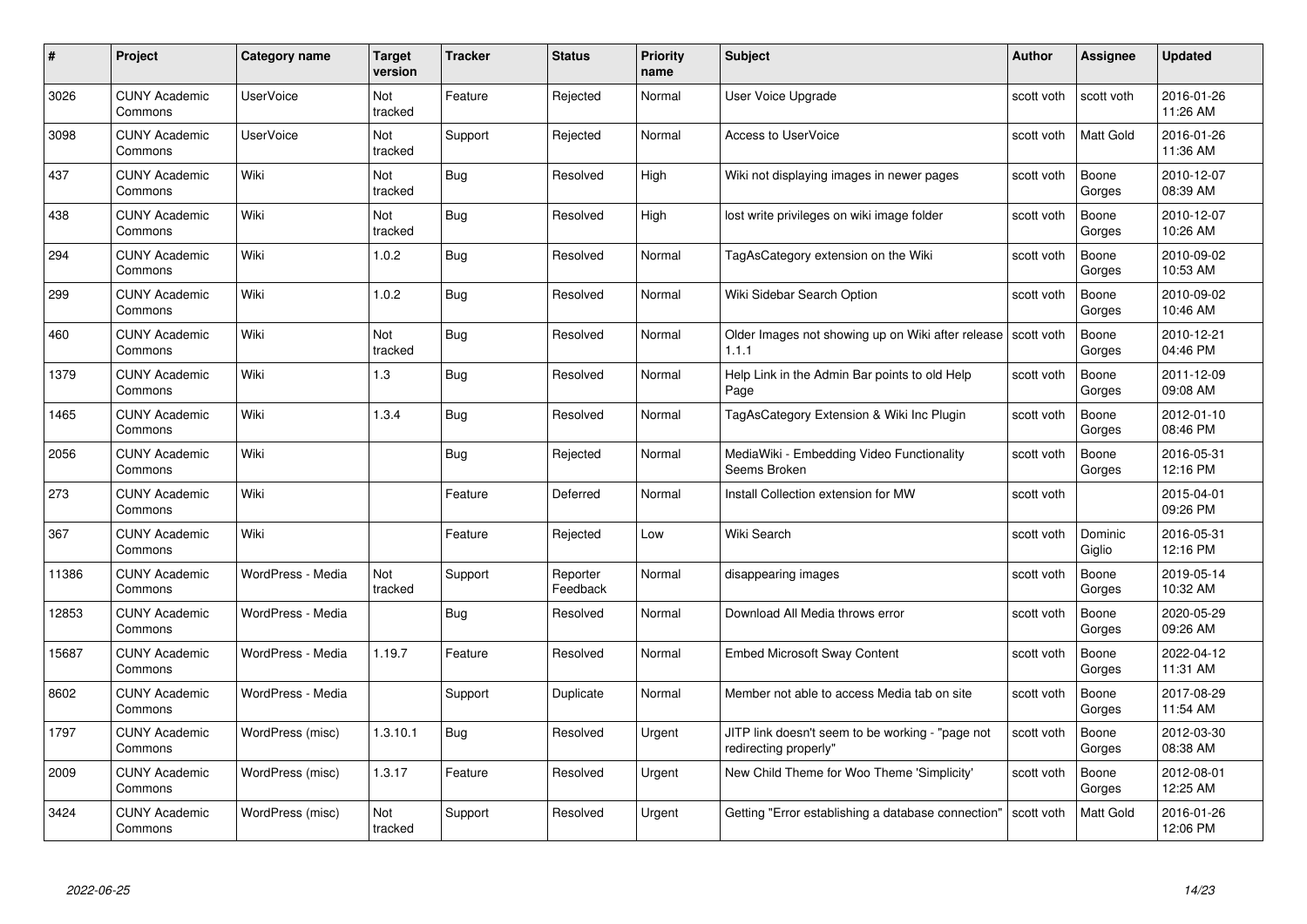| #     | Project                         | <b>Category name</b> | Target<br>version | <b>Tracker</b> | <b>Status</b>        | <b>Priority</b><br>name | <b>Subject</b>                                                                | <b>Author</b> | <b>Assignee</b> | <b>Updated</b>         |
|-------|---------------------------------|----------------------|-------------------|----------------|----------------------|-------------------------|-------------------------------------------------------------------------------|---------------|-----------------|------------------------|
| 2347  | <b>CUNY Academic</b><br>Commons | WordPress (misc)     | Not<br>tracked    | Bug            | Resolved             | High                    | higheredexecutivecertificate.commons.gc.cuny.ed<br>u/                         | scott voth    | Boone<br>Gorges | 2014-05-01<br>08:00 PM |
| 1656  | <b>CUNY Academic</b><br>Commons | WordPress (misc)     | 1.3.10            | Bug            | Rejected             | High                    | WordTube Player Still Doesn't Play SWF Files                                  | scott voth    | Boone<br>Gorges | 2012-03-29<br>07:59 PM |
| 4631  | <b>CUNY Academic</b><br>Commons | WordPress (misc)     | Not<br>tracked    | <b>Bug</b>     | Rejected             | High                    | caching/ssl issues ??                                                         | scott voth    | Boone<br>Gorges | 2016-01-26<br>10:35 AM |
| 15767 | <b>CUNY Academic</b><br>Commons | WordPress (misc)     |                   | Support        | <b>New</b>           | Normal                  | Site loading slowly                                                           | scott voth    | Boone<br>Gorges | 2022-04-04<br>08:56 PM |
| 14113 | <b>CUNY Academic</b><br>Commons | WordPress (misc)     | Future<br>release | <b>Bug</b>     | Hold                 | Normal                  | Block Editor Not Working on this page - Json error                            | scott voth    | Boone<br>Gorges | 2021-03-05<br>11:01 AM |
| 16245 | <b>CUNY Academic</b><br>Commons | WordPress (misc)     |                   | Bug            | Reporter<br>Feedback | Normal                  | Save Button missing on WordPress Profile page                                 | scott voth    | Raymond<br>Hoh  | 2022-06-16<br>03:09 PM |
| 371   | <b>CUNY Academic</b><br>Commons | WordPress (misc)     | 1.1               | Feature        | Resolved             | Normal                  | Google Maps Embed - WordPress Plug-in<br>Request                              | scott voth    |                 | 2010-11-16<br>05:17 PM |
| 447   | <b>CUNY Academic</b><br>Commons | WordPress (misc)     | 1.1.4             | Bug            | Resolved             | Normal                  | Widgetize Google Gadjets plugin                                               | scott voth    | Boone<br>Gorges | 2010-12-18<br>12:24 PM |
| 448   | <b>CUNY Academic</b><br>Commons | WordPress (misc)     | 1.1.4             | Bug            | Resolved             | Normal                  | Media Element HTML5 Player Plugin                                             | scott voth    | Boone<br>Gorges | 2010-12-18<br>11:16 AM |
| 461   | <b>CUNY Academic</b><br>Commons | WordPress (misc)     | 1.1.3             | Bug            | Resolved             | Normal                  | Atahualpa 3.3.3 - does it need to be upgraded for<br><b>WP3?</b>              | scott voth    | Boone<br>Gorges | 2010-12-13<br>09:15 PM |
| 569   | CUNY Academic<br>Commons        | WordPress (misc)     | 1.1.10            | Bug            | Resolved             | Normal                  | Issue found switching between Green Park, Woo<br>Canvas Theme, and back again | scott voth    | Boone<br>Gorges | 2011-02-08<br>05:35 PM |
| 573   | <b>CUNY Academic</b><br>Commons | WordPress (misc)     |                   | Support        | Resolved             | Normal                  | Vimeo Plus                                                                    | scott voth    | scott voth      | 2011-02-13<br>12:03 PM |
| 587   | <b>CUNY Academic</b><br>Commons | WordPress (misc)     | 1.1.10            | Feature        | Resolved             | Normal                  | Zotero Plugin - ZotPress                                                      | scott voth    | Boone<br>Gorges | 2011-02-21<br>05:44 PM |
| 592   | <b>CUNY Academic</b><br>Commons | WordPress (misc)     | Not<br>tracked    | <b>Bug</b>     | Resolved             | Normal                  | Trouble adding new user to Blog                                               | scott voth    | Matt Gold       | 2011-02-19<br>04:39 PM |
| 594   | <b>CUNY Academic</b><br>Commons | WordPress (misc)     | Not<br>tracked    | Feature        | Resolved             | Normal                  | Add more meaningful error messages when<br>adding users to blogs doesn't work | scott voth    | scott voth      | 2012-01-02<br>09:51 PM |
| 737   | <b>CUNY Academic</b><br>Commons | WordPress (misc)     |                   | Feature        | Resolved             | Normal                  | Add Explanation of "Sort & Shuffle" to Atahualpa<br>Codex documentation       | scott voth    | scott voth      | 2011-06-05<br>10:39 AM |
| 1155  | <b>CUNY Academic</b><br>Commons | WordPress (misc)     | 1.2.5             | Feature        | Resolved             | Normal                  | Add Fancybox WordPress plugin                                                 | scott voth    | Boone<br>Gorges | 2011-09-12<br>05:48 PM |
| 1222  | <b>CUNY Academic</b><br>Commons | WordPress (misc)     | 1.5               | Feature        | Resolved             | Normal                  | <b>Evaluate Premium Themes for "The Commons</b><br>Classified"                | scott voth    | Boone<br>Gorges | 2011-11-29<br>10:23 AM |
| 1355  | <b>CUNY Academic</b><br>Commons | WordPress (misc)     | 1.3               | Feature        | Resolved             | Normal                  | Plugin request: Tagline Rotator                                               | scott voth    | Boone<br>Gorges | 2011-12-08<br>07:04 PM |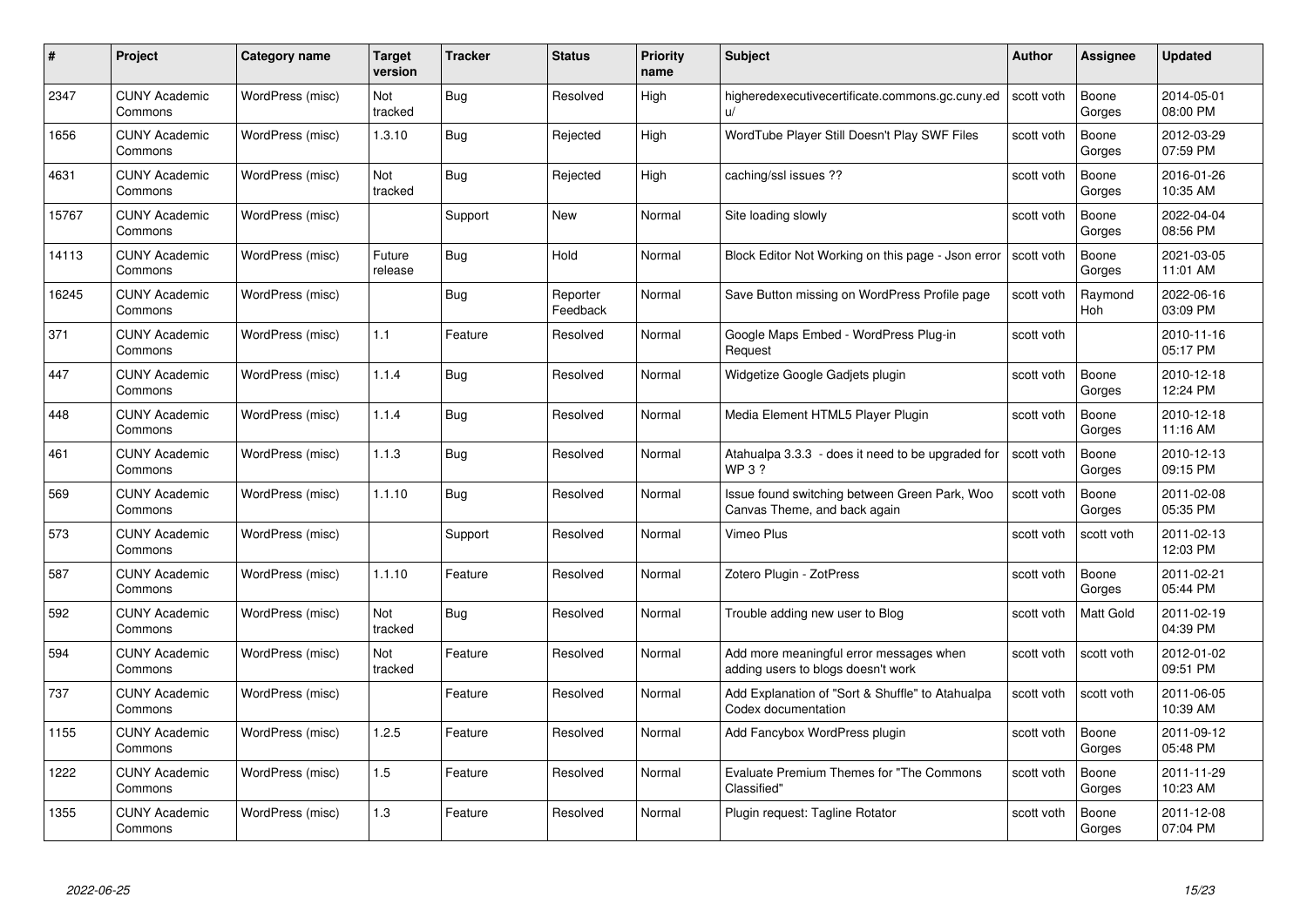| #    | Project                         | <b>Category name</b> | Target<br>version | <b>Tracker</b> | <b>Status</b> | <b>Priority</b><br>name | <b>Subject</b>                                                        | <b>Author</b> | <b>Assignee</b>   | <b>Updated</b>         |
|------|---------------------------------|----------------------|-------------------|----------------|---------------|-------------------------|-----------------------------------------------------------------------|---------------|-------------------|------------------------|
| 1396 | <b>CUNY Academic</b><br>Commons | WordPress (misc)     | 1.3.13            | Bug            | Resolved      | Normal                  | InLine Google Docs Plugin Not Working                                 | scott voth    | Boone<br>Gorges   | 2012-05-22<br>11:36 AM |
| 1427 | <b>CUNY Academic</b><br>Commons | WordPress (misc)     | 1.3.5             | Feature        | Resolved      | Normal                  | Plugin Request: jQuery Vertical Accordion Menu                        | scott voth    | Boone<br>Gorges   | 2012-01-16<br>08:17 PM |
| 1444 | <b>CUNY Academic</b><br>Commons | WordPress (misc)     | Future<br>release | Feature        | Resolved      | Normal                  | Plugin Request: Google Analytics For WordPress                        | scott voth    | Dominic<br>Giglio | 2012-07-14<br>09:28 AM |
| 1502 | <b>CUNY Academic</b><br>Commons | WordPress (misc)     | 1.3.4             | Support        | Resolved      | Normal                  | The Commons Classified - ClassiPress Theme                            | scott voth    | Boone<br>Gorges   | 2012-01-13<br>09:09 AM |
| 1645 | CUNY Academic<br>Commons        | WordPress (misc)     | 1.3.8             | <b>Bug</b>     | Resolved      | Normal                  | WordTube Plugin can't find "JW Player" - fails to<br>play .swf files  | scott voth    | Boone<br>Gorges   | 2012-02-23<br>07:27 PM |
| 1716 | <b>CUNY Academic</b><br>Commons | WordPress (misc)     | 1.3.9             | Feature        | Resolved      | Normal                  | Plugin Request: Blogger Importer                                      | scott voth    | Boone<br>Gorges   | 2012-03-12<br>11:56 AM |
| 1717 | <b>CUNY Academic</b><br>Commons | WordPress (misc)     | 1.3.9             | Bug            | Resolved      | Normal                  | SimplePie For WP not working - need a writable<br><b>Cache Folder</b> | scott voth    | Boone<br>Gorges   | 2012-03-12<br>12:17 PM |
| 1718 | <b>CUNY Academic</b><br>Commons | WordPress (misc)     | 1.4               | Feature        | Resolved      | Normal                  | Plugin Request - Live Journal Importer                                | scott voth    | Boone<br>Gorges   | 2012-03-19<br>10:48 PM |
| 1719 | <b>CUNY Academic</b><br>Commons | WordPress (misc)     | 1.3.9             | Feature        | Resolved      | Normal                  | Plugin Request: RSS Importer                                          | scott voth    | Boone<br>Gorges   | 2012-03-12<br>11:59 AM |
| 1720 | <b>CUNY Academic</b><br>Commons | WordPress (misc)     | 1.3.9             | Feature        | Resolved      | Normal                  | Plugin Request: Tumblr Importer                                       | scott voth    | Boone<br>Gorges   | 2012-03-12<br>11:57 AM |
| 1746 | CUNY Academic<br>Commons        | WordPress (misc)     | 1.3.10            | Feature        | Resolved      | Normal                  | Max Number of Items in a Tag Cloud                                    | scott voth    | Boone<br>Gorges   | 2012-03-29<br>10:09 AM |
| 1848 | <b>CUNY Academic</b><br>Commons | WordPress (misc)     | 1.3.13            | <b>Bug</b>     | Resolved      | Normal                  | Having Issues with Saving Menu Changes on the<br><b>Commons Codex</b> | scott voth    | Boone<br>Gorges   | 2012-04-26<br>07:48 PM |
| 1932 | <b>CUNY Academic</b><br>Commons | WordPress (misc)     | Not<br>tracked    | <b>Bug</b>     | Resolved      | Normal                  | Lost access to Create Hero Slides                                     | scott voth    | Boone<br>Gorges   | 2012-06-12<br>08:34 AM |
| 2080 | <b>CUNY Academic</b><br>Commons | WordPress (misc)     | 1.5.21            | Feature        | Resolved      | Normal                  | Upgrade Woo Canvas to Current Version (5.0) -<br>Responsive           | scott voth    | Dominic<br>Giglio | 2014-03-12<br>01:42 PM |
| 2112 | <b>CUNY Academic</b><br>Commons | WordPress (misc)     | 1.4.5             | Bug            | Resolved      | Normal                  | Codex Slider getting a jquery error                                   | scott voth    | Dominic<br>Giglio | 2012-09-18<br>06:38 PM |
| 2190 | <b>CUNY Academic</b><br>Commons | WordPress (misc)     | Not<br>tracked    | Support        | Resolved      | Normal                  | reset "dlbaker.commons.gc.cuny.edu"                                   | scott voth    | Dominic<br>Giglio | 2012-11-14<br>03:59 PM |
| 2209 | <b>CUNY Academic</b><br>Commons | WordPress (misc)     |                   | Feature        | Resolved      | Normal                  | Install Q & A Plugin on Commonsinabox.org                             | scott voth    | Boone<br>Gorges   | 2012-10-21<br>10:53 AM |
| 2332 | <b>CUNY Academic</b><br>Commons | WordPress (misc)     | 1.4.20            | Bug            | Resolved      | Normal                  | Arras Theme Slider gets jquery error                                  | scott voth    | Dominic<br>Giglio | 2013-03-01<br>07:55 PM |
| 2392 | CUNY Academic<br>Commons        | WordPress (misc)     | Not<br>tracked    | Bug            | Resolved      | Normal                  | Lost Access to Create Hero Slides                                     | scott voth    | Boone<br>Gorges   | 2013-02-04<br>10:25 AM |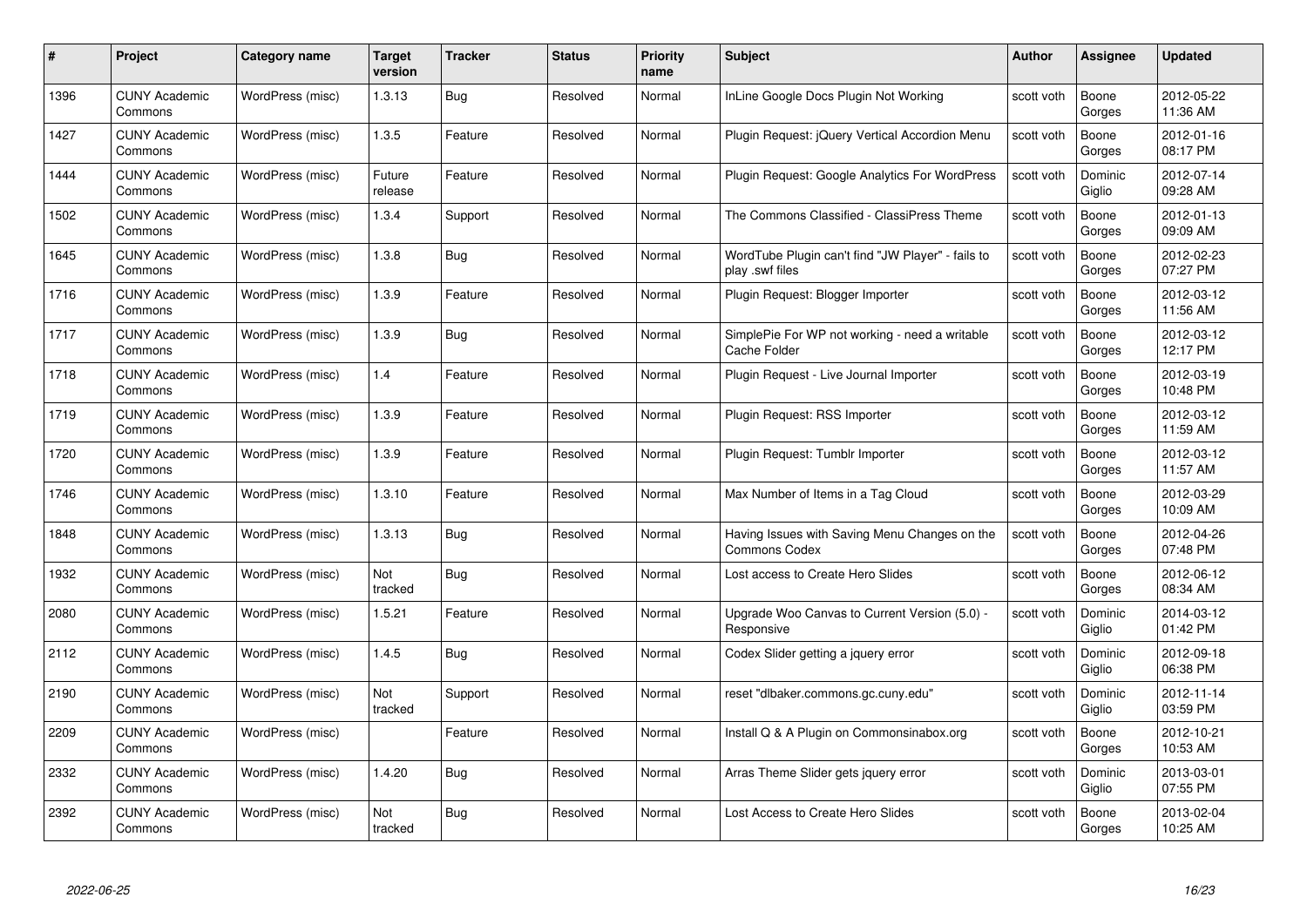| #     | Project                         | <b>Category name</b> | Target<br>version | <b>Tracker</b> | <b>Status</b> | <b>Priority</b><br>name | <b>Subject</b>                                             | <b>Author</b> | <b>Assignee</b> | <b>Updated</b>         |
|-------|---------------------------------|----------------------|-------------------|----------------|---------------|-------------------------|------------------------------------------------------------|---------------|-----------------|------------------------|
| 2436  | <b>CUNY Academic</b><br>Commons | WordPress (misc)     | 1.4.20            | Bug            | Resolved      | Normal                  | Commons News blog - Commons Buzz Slider                    | scott voth    | Boone<br>Gorges | 2013-02-28<br>11:27 AM |
| 2511  | <b>CUNY Academic</b><br>Commons | WordPress (misc)     |                   | Bug            | Resolved      | Normal                  | Lost Access to Create Hero Slides                          | scott voth    | Boone<br>Gorges | 2013-03-11<br>10:24 AM |
| 2525  | <b>CUNY Academic</b><br>Commons | WordPress (misc)     | 1.4.25            | Bug            | Resolved      | Normal                  | Twitter Widget Pro Plugin                                  | scott voth    |                 | 2013-04-21<br>07:34 PM |
| 2679  | <b>CUNY Academic</b><br>Commons | WordPress (misc)     | Not<br>tracked    | Support        | Resolved      | Normal                  | WP Post to PDF plugin Logo                                 | scott voth    | Boone<br>Gorges | 2014-11-03<br>03:53 PM |
| 2813  | CUNY Academic<br>Commons        | WordPress (misc)     | 1.5.5             | Feature        | Resolved      | Normal                  | WordPress plugin request - MailPoet                        | scott voth    | Boone<br>Gorges | 2013-10-11<br>08:18 PM |
| 2878  | <b>CUNY Academic</b><br>Commons | WordPress (misc)     | Not<br>tracked    | Support        | Resolved      | Normal                  | Domain Mapping Request - Sarah Welsh                       | scott voth    | Boone<br>Gorges | 2016-01-26<br>12:39 AM |
| 2900  | <b>CUNY Academic</b><br>Commons | WordPress (misc)     |                   | Support        | Resolved      | Normal                  | Theme request - Imbalance2                                 | scott voth    | Boone<br>Gorges | 2013-11-23<br>10:30 AM |
| 2946  | <b>CUNY Academic</b><br>Commons | WordPress (misc)     |                   | Support        | Resolved      | Normal                  | Help Delete WP site with broken link                       | scott voth    |                 | 2014-02-08<br>09:53 AM |
| 2966  | <b>CUNY Academic</b><br>Commons | WordPress (misc)     |                   | Support        | Resolved      | Normal                  | Lost Access to Create/Deactivate Hero Slides               | scott voth    | Boone<br>Gorges | 2014-01-20<br>05:06 PM |
| 7954  | <b>CUNY Academic</b><br>Commons | WordPress (misc)     | Not<br>tracked    | Support        | Resolved      | Normal                  | Public site not showing up in "Sites"                      | scott voth    | Boone<br>Gorges | 2017-11-15<br>11:01 AM |
| 8683  | CUNY Academic<br>Commons        | WordPress (misc)     | 1.11.12           | Support        | Resolved      | Normal                  | site banner getting overlaid by black WordPress<br>nav bar | scott voth    |                 | 2017-09-11<br>09:32 PM |
| 9675  | <b>CUNY Academic</b><br>Commons | WordPress (misc)     |                   | Support        | Resolved      | Normal                  | Upload html file to new labor forum site                   | scott voth    |                 | 2018-04-30<br>09:15 PM |
| 10071 | <b>CUNY Academic</b><br>Commons | WordPress (misc)     | Not<br>tracked    | Bug            | Resolved      | Normal                  | News Site not displaying                                   | scott voth    |                 | 2018-07-30<br>01:19 PM |
| 10171 | <b>CUNY Academic</b><br>Commons | WordPress (misc)     | Not<br>tracked    | Support        | Resolved      | Normal                  | <b>Migration Question</b>                                  | scott voth    |                 | 2018-09-12<br>01:48 PM |
| 11135 | <b>CUNY Academic</b><br>Commons | WordPress (misc)     | 1.14.7            | Support        | Resolved      | Normal                  | Add Handler for Piktochart                                 | scott voth    | Raymond<br>Hoh  | 2019-02-26<br>02:04 PM |
| 12955 | <b>CUNY Academic</b><br>Commons | WordPress (misc)     | 1.16.14           | Support        | Resolved      | Normal                  | Leaflet JS maps                                            | scott voth    | Boone<br>Gorges | 2020-06-23<br>10:53 AM |
| 12961 | <b>CUNY Academic</b><br>Commons | WordPress (misc)     | 1.16.14           | Support        | Resolved      | Normal                  | Embed Loom.com resources                                   | scott voth    | Boone<br>Gorges | 2020-06-22<br>01:07 PM |
| 12962 | <b>CUNY Academic</b><br>Commons | WordPress (misc)     | 1.16.14           | Support        | Resolved      | Normal                  | knowmia embed                                              | scott voth    | Boone<br>Gorges | 2020-06-23<br>02:56 PM |
| 15204 | CUNY Academic<br>Commons        | WordPress (misc)     |                   | Support        | Resolved      | Normal                  | PDF export replaces Polish letter "ł" with "?"             | scott voth    |                 | 2022-01-19<br>04:35 PM |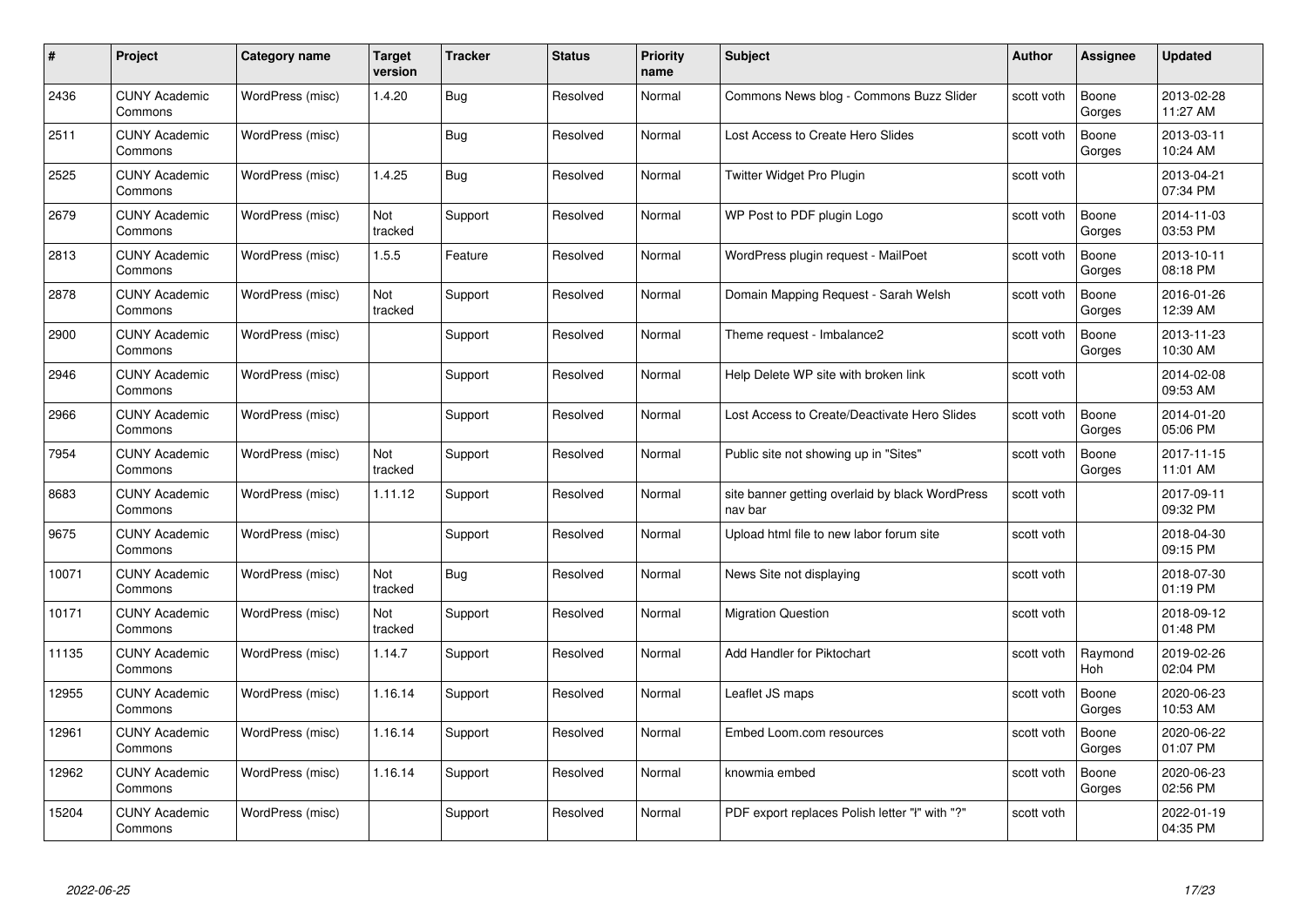| #     | Project                         | Category name                     | <b>Target</b><br>version | <b>Tracker</b> | <b>Status</b>        | <b>Priority</b><br>name | <b>Subject</b>                                                | <b>Author</b> | Assignee              | <b>Updated</b>         |
|-------|---------------------------------|-----------------------------------|--------------------------|----------------|----------------------|-------------------------|---------------------------------------------------------------|---------------|-----------------------|------------------------|
| 15830 | <b>CUNY Academic</b><br>Commons | WordPress (misc)                  | 1.19.7                   | Feature        | Resolved             | Normal                  | zeemaps embed                                                 | scott voth    | Boone<br>Gorges       | 2022-04-12<br>11:31 AM |
| 1947  | <b>CUNY Academic</b><br>Commons | WordPress (misc)                  | 1.3.15                   | <b>Bug</b>     | Rejected             | Normal                  | Inline Google Docs - SSL required                             | scott voth    | Boone<br>Gorges       | 2012-06-25<br>09:12 AM |
| 1948  | <b>CUNY Academic</b><br>Commons | WordPress (misc)                  | 1.3.15                   | <b>Bug</b>     | Rejected             | Normal                  | Verite Timeline plugin                                        | scott voth    | Boone<br>Gorges       | 2012-06-25<br>09:10 AM |
| 3500  | <b>CUNY Academic</b><br>Commons | WordPress (misc)                  |                          | Support        | Rejected             | Normal                  | Invitation to Join Site Unsuccessful?                         | scott voth    | Boone<br>Gorges       | 2014-09-28<br>01:28 PM |
| 3935  | <b>CUNY Academic</b><br>Commons | WordPress (misc)                  |                          | Bug            | Duplicate            | Normal                  | Member consistently gets blank page php when<br>saving posts  | scott voth    | Boone<br>Gorges       | 2015-03-21<br>12:00 PM |
| 535   | <b>CUNY Academic</b><br>Commons | WordPress (misc)                  | 1.1.10                   | <b>Bug</b>     | Resolved             | Low                     | Unable to Activate "Apture" Plugin on new blog                | scott voth    | Boone<br>Gorges       | 2011-03-08<br>08:45 PM |
| 536   | <b>CUNY Academic</b><br>Commons | WordPress (misc)                  | Not<br>tracked           | Feature        | Resolved             | Low                     | Generate statistics on themes used by Commons<br>bloggers     | scott voth    | Matt Gold             | 2011-02-20<br>12:44 PM |
| 1310  | <b>CUNY Academic</b><br>Commons | WordPress (misc)                  | $1.3$                    | Feature        | Resolved             | Low                     | Zotpress                                                      | scott voth    |                       | 2011-12-08<br>07:08 PM |
| 2581  | <b>CUNY Academic</b><br>Commons | WordPress (misc)                  | 1.6.3                    | <b>Bug</b>     | Resolved             | Low                     | <b>Blog Deleted?</b>                                          | scott voth    | Boone<br>Gorges       | 2014-05-12<br>02:46 PM |
| 3957  | <b>CUNY Academic</b><br>Commons | <b>WordPress</b><br>(Permissions) |                          | Support        | Resolved             | Normal                  | Lost Access to Create Hero Slides                             | scott voth    | Boone<br>Gorges       | 2015-03-30<br>08:57 PM |
| 5830  | <b>CUNY Academic</b><br>Commons | WordPress<br>(Permissions)        | Not<br>tracked           | Bug            | Resolved             | Normal                  | Lost access to create hero slides - please<br>reinstate       | scott voth    | Boone<br>Gorges       | 2016-07-25<br>10:01 AM |
| 13312 | <b>CUNY Academic</b><br>Commons | <b>WordPress</b><br>(Permissions) | 1.18.8                   | Support        | Resolved             | Normal                  | Site Header Issue Using Teaching Template                     | scott voth    | Jeremy Felt           | 2021-04-13<br>11:21 AM |
| 15302 | <b>CUNY Academic</b><br>Commons | <b>WordPress Plugins</b>          | 1.19.4                   | Feature        | Resolved             | High                    | Plugin For Qwriting - Team Members                            | scott voth    | Boone<br>Gorges       | 2022-02-14<br>01:08 PM |
| 12573 | <b>CUNY Academic</b><br>Commons | <b>WordPress Plugins</b>          | Future<br>release        | <b>Bug</b>     | New                  | Normal                  | <b>CommentPress Core Issues</b>                               | scott voth    |                       | 2020-03-24<br>04:32 PM |
| 13946 | <b>CUNY Academic</b><br>Commons | <b>WordPress Plugins</b>          | 2.1.0                    | Support        | Assigned             | Normal                  | <b>Custom Embed handler For OneDrive files</b>                | scott voth    | Raymond<br><b>Hoh</b> | 2022-05-26<br>10:46 AM |
| 9515  | <b>CUNY Academic</b><br>Commons | <b>WordPress Plugins</b>          | Not<br>tracked           | Bug            | Reporter<br>Feedback | Normal                  | Text to Speech plugin - "More Slowly" checkbox<br>not working | scott voth    | Boone<br>Gorges       | 2018-06-13<br>02:26 PM |
| 11788 | <b>CUNY Academic</b><br>Commons | <b>WordPress Plugins</b>          | Future<br>release        | Support        | Reporter<br>Feedback | Normal                  | Plugin Request - Browse Aloud                                 | scott voth    |                       | 2019-09-24<br>08:42 AM |
| 3200  | <b>CUNY Academic</b><br>Commons | <b>WordPress Plugins</b>          | 1.6.4                    | Bug            | Resolved             | Normal                  | Plugin Request: Social Stickers                               | scott voth    | Boone<br>Gorges       | 2014-05-21<br>09:53 PM |
| 3358  | <b>CUNY Academic</b><br>Commons | <b>WordPress Plugins</b>          | 1.6.11                   | Support        | Resolved             | Normal                  | Plugin Request: GeoMashUp                                     | scott voth    | Boone<br>Gorges       | 2014-08-01<br>08:40 AM |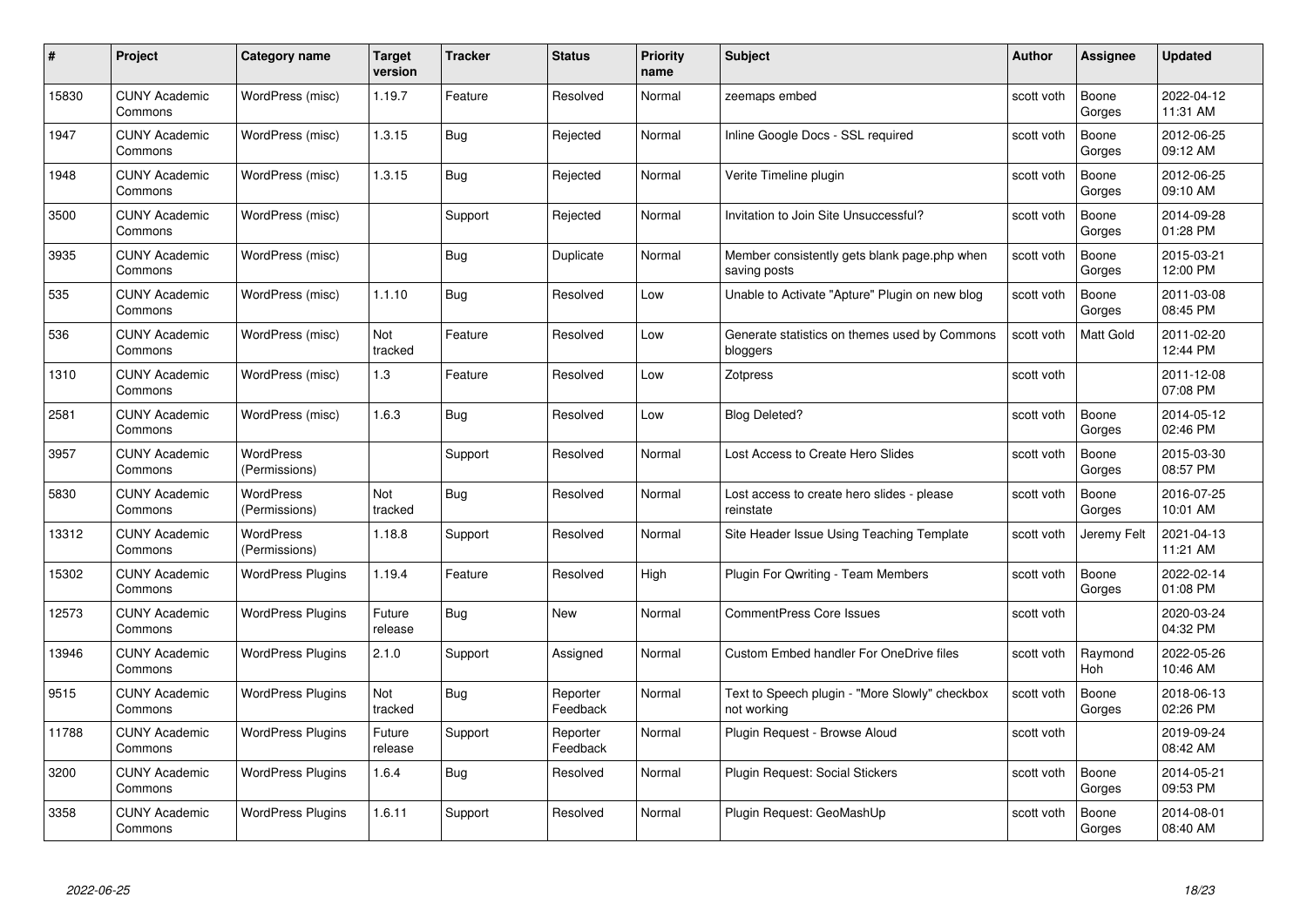| #    | Project                         | Category name            | Target<br>version | <b>Tracker</b> | <b>Status</b> | <b>Priority</b><br>name | <b>Subject</b>                                               | <b>Author</b> | <b>Assignee</b> | <b>Updated</b>         |
|------|---------------------------------|--------------------------|-------------------|----------------|---------------|-------------------------|--------------------------------------------------------------|---------------|-----------------|------------------------|
| 3576 | <b>CUNY Academic</b><br>Commons | <b>WordPress Plugins</b> | 1.7.1             | Support        | Resolved      | Normal                  | Plugin Request: Better Search                                | scott voth    | Boone<br>Gorges | 2014-10-21<br>11:26 AM |
| 3600 | <b>CUNY Academic</b><br>Commons | <b>WordPress Plugins</b> | 1.7.2             | Support        | Resolved      | Normal                  | New Plugin Request - Meta-Slider                             | scott voth    | Boone<br>Gorges | 2014-11-01<br>02:29 PM |
| 3940 | <b>CUNY Academic</b><br>Commons | <b>WordPress Plugins</b> | 1.7.16            | Support        | Resolved      | Normal                  | Plugin Request - Amazon Link                                 | scott voth    | Boone<br>Gorges | 2015-03-21<br>08:45 PM |
| 4419 | <b>CUNY Academic</b><br>Commons | <b>WordPress Plugins</b> | 1.8.8             | Support        | Resolved      | Normal                  | Activate "WordPress Importer" by Default                     | scott voth    | Raymond<br>Hoh  | 2015-08-11<br>08:29 PM |
| 4603 | <b>CUNY Academic</b><br>Commons | <b>WordPress Plugins</b> |                   | Support        | Resolved      | Normal                  | Plugin Request: Search and Filter                            | scott voth    | Boone<br>Gorges | 2015-09-21<br>11:31 AM |
| 5548 | <b>CUNY Academic</b><br>Commons | <b>WordPress Plugins</b> | 1.9.15            | Feature        | Resolved      | Normal                  | Plugin Request: Inventory Manager - Michael<br>Madden        | scott voth    |                 | 2016-05-11<br>11:27 PM |
| 5569 | <b>CUNY Academic</b><br>Commons | <b>WordPress Plugins</b> | 1.9.18            | Feature        | Resolved      | Normal                  | WP Inventory Manager Add-On - Michael Madden                 | scott voth    | Boone<br>Gorges | 2016-06-12<br>10:39 AM |
| 5582 | <b>CUNY Academic</b><br>Commons | <b>WordPress Plugins</b> | 1.9.17            | Bug            | Resolved      | Normal                  | Visual Composer Not Working with Bridge Theme<br>Anymore     | scott voth    | Boone<br>Gorges | 2016-06-01<br>10:56 PM |
| 5653 | <b>CUNY Academic</b><br>Commons | <b>WordPress Plugins</b> | 1.9.19            | Feature        | Resolved      | Normal                  | Plugin Request - Simple Custom Post Order -<br>Cynthia Tobar | scott voth    | Boone<br>Gorges | 2016-06-21<br>10:19 PM |
| 5885 | <b>CUNY Academic</b><br>Commons | <b>WordPress Plugins</b> | 1.9.24            | Support        | Resolved      | Normal                  | Plugin Reguest - Knight Lab Timeline                         | scott voth    | Boone<br>Gorges | 2016-08-11<br>10:56 PM |
| 6000 | <b>CUNY Academic</b><br>Commons | <b>WordPress Plugins</b> | 1.9.27            | <b>Bug</b>     | Resolved      | Normal                  | Unconfirmed Users Plugin is visible on all sites             | scott voth    | Boone<br>Gorges | 2016-09-11<br>09:10 PM |
| 7738 | <b>CUNY Academic</b><br>Commons | <b>WordPress Plugins</b> | 1.10.12           | Feature        | Resolved      | Normal                  | Image Attribution Tagger                                     | scott voth    |                 | 2017-03-02<br>02:22 PM |
| 7870 | <b>CUNY Academic</b><br>Commons | <b>WordPress Plugins</b> | 1.10.15           | Feature        | Resolved      | Normal                  | Plugin request: Smush It                                     | scott voth    | Boone<br>Gorges | 2017-03-31<br>10:28 AM |
| 8149 | <b>CUNY Academic</b><br>Commons | <b>WordPress Plugins</b> | 1.11              | Support        | Resolved      | Normal                  | Plugin Request - YouTube                                     | scott voth    | Boone<br>Gorges | 2017-05-15<br>09:54 AM |
| 8454 | <b>CUNY Academic</b><br>Commons | <b>WordPress Plugins</b> | 1.11.9            | Support        | Resolved      | Normal                  | activate WP Bakery Visual Composer plugin for<br>child theme | scott voth    | Boone<br>Gorges | 2017-08-10<br>02:09 PM |
| 8706 | <b>CUNY Academic</b><br>Commons | <b>WordPress Plugins</b> | 1.11.13           | Support        | Resolved      | Normal                  | Plugin Request - Accordion Slider lite                       | scott voth    |                 | 2017-09-22<br>10:01 AM |
| 9053 | <b>CUNY Academic</b><br>Commons | <b>WordPress Plugins</b> | 1.12.6            | Support        | Resolved      | Normal                  | WPBakery Visual Composer plugin Not Working                  | scott voth    |                 | 2018-01-09<br>07:50 PM |
| 9217 | <b>CUNY Academic</b><br>Commons | <b>WordPress Plugins</b> | 1.12.9            | Support        | Resolved      | Normal                  | Plugin Request - Text to Speech Widget                       | scott voth    |                 | 2018-02-27<br>11:05 AM |
| 9221 | CUNY Academic<br>Commons        | <b>WordPress Plugins</b> | 1.16.6            | Support        | Resolved      | Normal                  | Plugin Reguest - Quiz and Survey Master                      | scott voth    |                 | 2020-02-25<br>10:55 AM |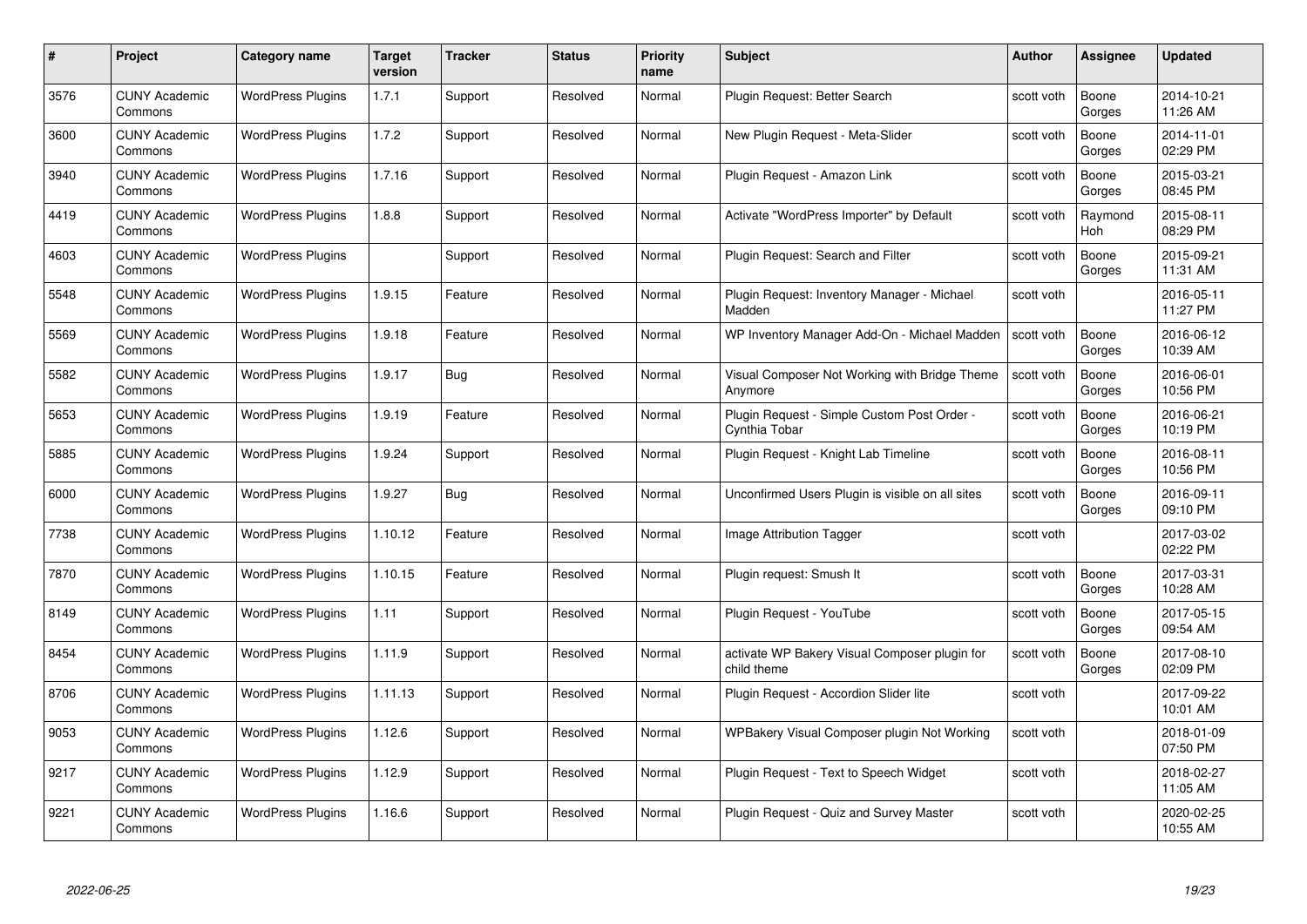| #     | Project                         | <b>Category name</b>     | Target<br>version | <b>Tracker</b> | <b>Status</b> | <b>Priority</b><br>name | <b>Subject</b>                                                              | <b>Author</b> | <b>Assignee</b>       | <b>Updated</b>         |
|-------|---------------------------------|--------------------------|-------------------|----------------|---------------|-------------------------|-----------------------------------------------------------------------------|---------------|-----------------------|------------------------|
| 9370  | <b>CUNY Academic</b><br>Commons | <b>WordPress Plugins</b> | 1.12.11           | Support        | Resolved      | Normal                  | Text to Speech plugin                                                       | scott voth    | Boone<br>Gorges       | 2018-03-27<br>12:47 PM |
| 9572  | <b>CUNY Academic</b><br>Commons | <b>WordPress Plugins</b> | 1.12.13           | Support        | Resolved      | Normal                  | WordPress Plugin Request - Compact WP Audio<br>Player                       | scott voth    | Boone<br>Gorges       | 2018-04-24<br>10:10 AM |
| 9685  | <b>CUNY Academic</b><br>Commons | <b>WordPress Plugins</b> | 1.13.1            | Support        | Resolved      | Normal                  | Plugin Request - Popup-Maker                                                | scott voth    |                       | 2018-05-08<br>10:52 AM |
| 9878  | <b>CUNY Academic</b><br>Commons | <b>WordPress Plugins</b> | 1.13.3            | Support        | Resolved      | Normal                  | Popup Maker plugin problems                                                 | scott voth    | Raymond<br>Hoh        | 2018-06-06<br>10:44 AM |
| 9959  | <b>CUNY Academic</b><br>Commons | <b>WordPress Plugins</b> |                   | Bug            | Resolved      | Normal                  | Carto Map embed issue                                                       | scott voth    |                       | 2018-06-22<br>07:00 PM |
| 10086 | <b>CUNY Academic</b><br>Commons | <b>WordPress Plugins</b> | 1.13.7            | Support        | Resolved      | Normal                  | plugin request - Custom Facebook Feed                                       | scott voth    |                       | 2018-08-06<br>01:29 PM |
| 10104 | <b>CUNY Academic</b><br>Commons | <b>WordPress Plugins</b> | 1.13.8            | Support        | Resolved      | Normal                  | Plugin request - Advanced Custom Fields PRO                                 | scott voth    | <b>Fred Meyer</b>     | 2018-08-29<br>05:39 PM |
| 10105 | <b>CUNY Academic</b><br>Commons | <b>WordPress Plugins</b> | 1.13.7            | Support        | Resolved      | Normal                  | Plugin request: Custom Post Type Widget                                     | scott voth    |                       | 2018-08-06<br>01:35 PM |
| 10106 | <b>CUNY Academic</b><br>Commons | <b>WordPress Plugins</b> | 1.13.7            | Support        | Resolved      | Normal                  | Plugin request - Better Font Awesome                                        | scott voth    |                       | 2018-08-06<br>01:38 PM |
| 10107 | <b>CUNY Academic</b><br>Commons | <b>WordPress Plugins</b> | 1.13.8            | Support        | Resolved      | Normal                  | Plugin request - WP Featherlight                                            | scott voth    | <b>Fred Meyer</b>     | 2018-08-29<br>05:39 PM |
| 10111 | CUNY Academic<br>Commons        | <b>WordPress Plugins</b> | 1.13.7            | Support        | Resolved      | Normal                  | Plugin request - Glossary                                                   | scott voth    |                       | 2018-08-06<br>01:44 PM |
| 10112 | <b>CUNY Academic</b><br>Commons | <b>WordPress Plugins</b> | 1.13.7            | Support        | Resolved      | Normal                  | plugin request - Elementor                                                  | scott voth    |                       | 2018-08-06<br>01:45 PM |
| 10173 | <b>CUNY Academic</b><br>Commons | <b>WordPress Plugins</b> | 1.13.8            | Support        | Resolved      | Normal                  | Plugin Request - MapMaker Enhanced Google<br>Maps                           | scott voth    |                       | 2018-08-23<br>08:07 AM |
| 10344 | <b>CUNY Academic</b><br>Commons | <b>WordPress Plugins</b> | 1.13.10           | Support        | Resolved      | Normal                  | Twitter Plugins that are outdated                                           | scott voth    |                       | 2018-09-25<br>10:50 AM |
| 10345 | <b>CUNY Academic</b><br>Commons | <b>WordPress Plugins</b> | 1.13.10           | Support        | Resolved      | Normal                  | Remove "Sociable" Plugin                                                    | scott voth    |                       | 2018-09-25<br>10:54 AM |
| 10348 | <b>CUNY Academic</b><br>Commons | <b>WordPress Plugins</b> | 1.13.10           | Support        | Resolved      | Normal                  | <b>Remove Outdated Plugins</b>                                              | scott voth    |                       | 2018-09-25<br>11:00 AM |
| 10529 | <b>CUNY Academic</b><br>Commons | <b>WordPress Plugins</b> | 1.13.12           | Support        | Resolved      | Normal                  | Plugin Request -<br>https://wordpress.org/plugins/sign-up-sheets/           | scott voth    |                       | 2018-10-23<br>11:36 AM |
| 10792 | <b>CUNY Academic</b><br>Commons | <b>WordPress Plugins</b> | 1.14.2            | Support        | Resolved      | Normal                  | sexgenlabs site - Elementor + Glossary + creative<br>commons license widget | scott voth    | Raymond<br>Hoh        | 2018-12-11<br>11:14 AM |
| 11036 | <b>CUNY Academic</b><br>Commons | <b>WordPress Plugins</b> | 1.14.6            | Feature        | Resolved      | Normal                  | Voicethread embed support                                                   | scott voth    | Raymond<br><b>Hoh</b> | 2019-02-12<br>11:28 AM |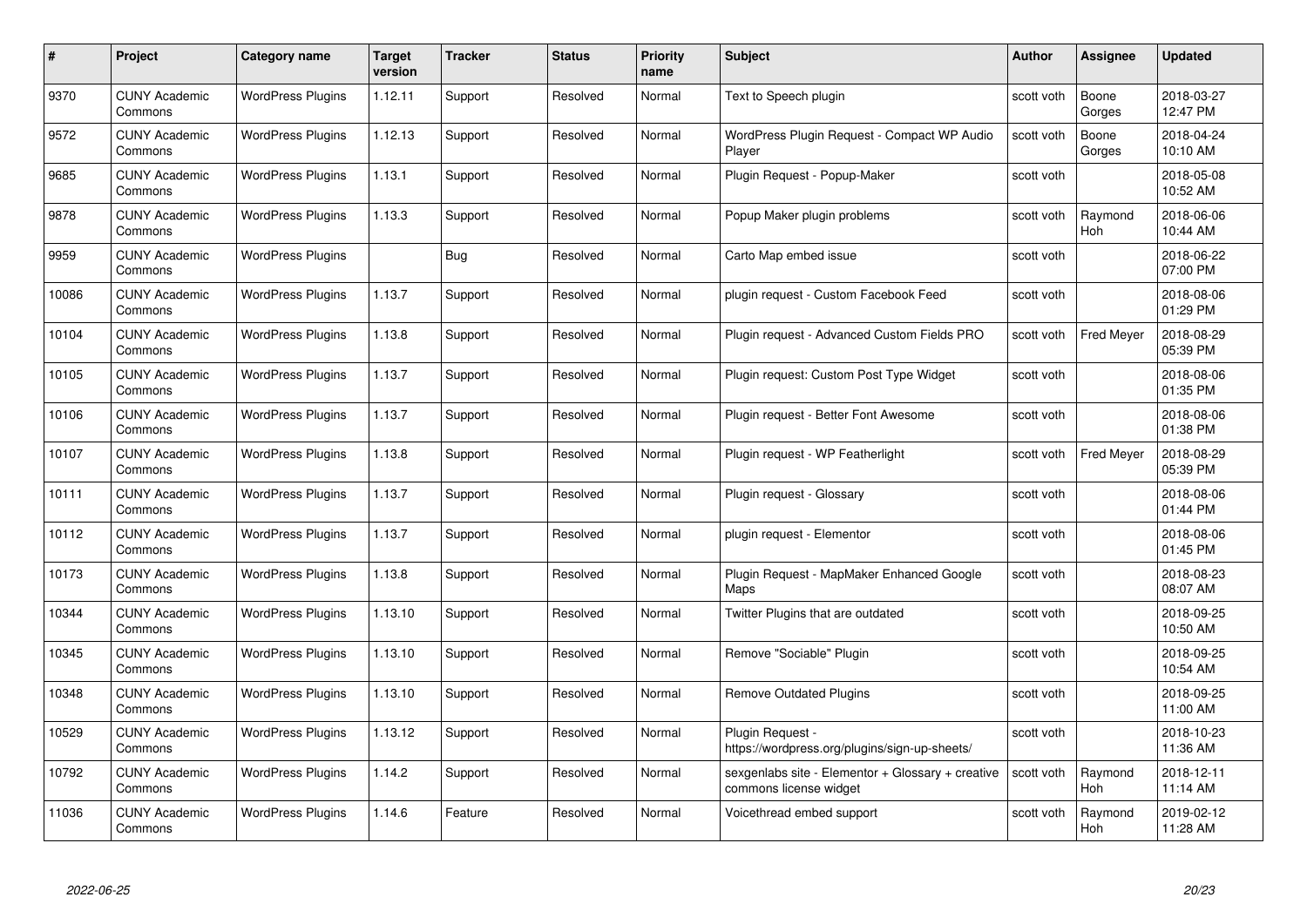| #     | Project                         | Category name            | <b>Target</b><br>version | <b>Tracker</b> | <b>Status</b> | <b>Priority</b><br>name | <b>Subject</b>                                                               | <b>Author</b> | <b>Assignee</b>       | <b>Updated</b>         |
|-------|---------------------------------|--------------------------|--------------------------|----------------|---------------|-------------------------|------------------------------------------------------------------------------|---------------|-----------------------|------------------------|
| 11037 | <b>CUNY Academic</b><br>Commons | <b>WordPress Plugins</b> | 1.14.6                   | Feature        | Resolved      | Normal                  | Padlet embeds                                                                | scott voth    | Raymond<br><b>Hoh</b> | 2019-02-12<br>11:28 AM |
| 11038 | <b>CUNY Academic</b><br>Commons | <b>WordPress Plugins</b> | 1.14.6                   | Feature        | Resolved      | Normal                  | Sutori question                                                              | scott voth    | Raymond<br><b>Hoh</b> | 2019-02-12<br>11:28 AM |
| 11175 | <b>CUNY Academic</b><br>Commons | <b>WordPress Plugins</b> | Not<br>tracked           | Support        | Resolved      | Normal                  | unsubscribe action not working with Tribulant<br>newsletter plugin           | scott voth    |                       | 2019-02-28<br>04:40 PM |
| 11276 | <b>CUNY Academic</b><br>Commons | <b>WordPress Plugins</b> |                          | Support        | Resolved      | Normal                  | unable to embed PDF with PDF Embedder                                        | scott voth    |                       | 2019-05-14<br>05:03 PM |
| 11590 | <b>CUNY Academic</b><br>Commons | <b>WordPress Plugins</b> | 1.15.4                   | Support        | Resolved      | Normal                  | deprecate The The Tabs and Accordion plugin                                  | scott voth    |                       | 2019-06-25<br>04:22 PM |
| 12149 | <b>CUNY Academic</b><br>Commons | <b>WordPress Plugins</b> | 1.16.1                   | Feature        | Resolved      | Normal                  | plugin request - Kadence-bloks                                               | scott voth    |                       | 2019-12-10<br>11:14 AM |
| 12252 | <b>CUNY Academic</b><br>Commons | <b>WordPress Plugins</b> | 1.16.3                   | Support        | Resolved      | Normal                  | Pluginiln Request - Atomic Blocks                                            | scott voth    | Boone<br>Gorges       | 2020-01-14<br>10:44 AM |
| 12386 | <b>CUNY Academic</b><br>Commons | <b>WordPress Plugins</b> | 1.16.5                   | Bug            | Resolved      | Normal                  | Help site throwing error when publishing pages                               | scott voth    | Boone<br>Gorges       | 2020-02-11<br>10:43 AM |
| 12550 | <b>CUNY Academic</b><br>Commons | <b>WordPress Plugins</b> | 1.16.8                   | Support        | Resolved      | Normal                  | Deprecate CommentPress Core?                                                 | scott voth    | Boone<br>Gorges       | 2020-03-24<br>11:43 AM |
| 12671 | <b>CUNY Academic</b><br>Commons | <b>WordPress Plugins</b> | 1.16.10                  | Bug            | Resolved      | Normal                  | Creative Commons License Not Available With<br><b>Block Editor</b>           | scott voth    | Raymond<br>Hoh        | 2020-04-28<br>11:03 AM |
| 12796 | <b>CUNY Academic</b><br>Commons | <b>WordPress Plugins</b> |                          | Support        | Resolved      | Normal                  | Timeline JS                                                                  | scott voth    |                       | 2020-06-03<br>04:10 PM |
| 13194 | <b>CUNY Academic</b><br>Commons | <b>WordPress Plugins</b> | 1.17.2                   | Feature        | Resolved      | Normal                  | Slider Revolution update                                                     | scott voth    | Boone<br>Gorges       | 2020-08-25<br>10:40 AM |
| 13409 | <b>CUNY Academic</b><br>Commons | <b>WordPress Plugins</b> | Not<br>tracked           | Support        | Resolved      | Normal                  | Jetpack Warnings                                                             | scott voth    | Raymond<br>Hoh        | 2020-10-13<br>10:47 AM |
| 13716 | <b>CUNY Academic</b><br>Commons | <b>WordPress Plugins</b> |                          | Support        | Resolved      | Normal                  | Events sidebar issue with segalcenter.org                                    | scott voth    |                       | 2020-12-21<br>10:55 AM |
| 14468 | <b>CUNY Academic</b><br>Commons | <b>WordPress Plugins</b> | 1.18.11                  | Support        | Resolved      | Normal                  | deprecate ShareThis plugin / Add ShareThis<br><b>Share Buttons</b>           | scott voth    | Boone<br>Gorges       | 2021-05-25<br>11:04 AM |
| 14521 | <b>CUNY Academic</b><br>Commons | <b>WordPress Plugins</b> | 1.18.12                  | <b>Bug</b>     | Resolved      | Normal                  | Registration step for "ShareThis Social Share<br>Buttons" plugin not working | scott voth    | Boone<br>Gorges       | 2021-06-08<br>11:50 AM |
| 14548 | <b>CUNY Academic</b><br>Commons | <b>WordPress Plugins</b> | 1.18.13                  | Support        | Resolved      | Normal                  | Slider Revolution plugin update                                              | scott voth    | Boone<br>Gorges       | 2021-06-22<br>11:14 AM |
| 14847 | <b>CUNY Academic</b><br>Commons | <b>WordPress Plugins</b> |                          | Support        | Resolved      | Normal                  | JetPack Issue displaying simple images                                       | scott voth    |                       | 2021-10-10<br>12:40 PM |
| 15303 | <b>CUNY Academic</b><br>Commons | <b>WordPress Plugins</b> | 1.19.4                   | Feature        | Resolved      | Normal                  | Plugin Request for QWriting Migration - SiteOrigin<br>Widget Bundle          | scott voth    | Boone<br>Gorges       | 2022-02-22<br>11:01 AM |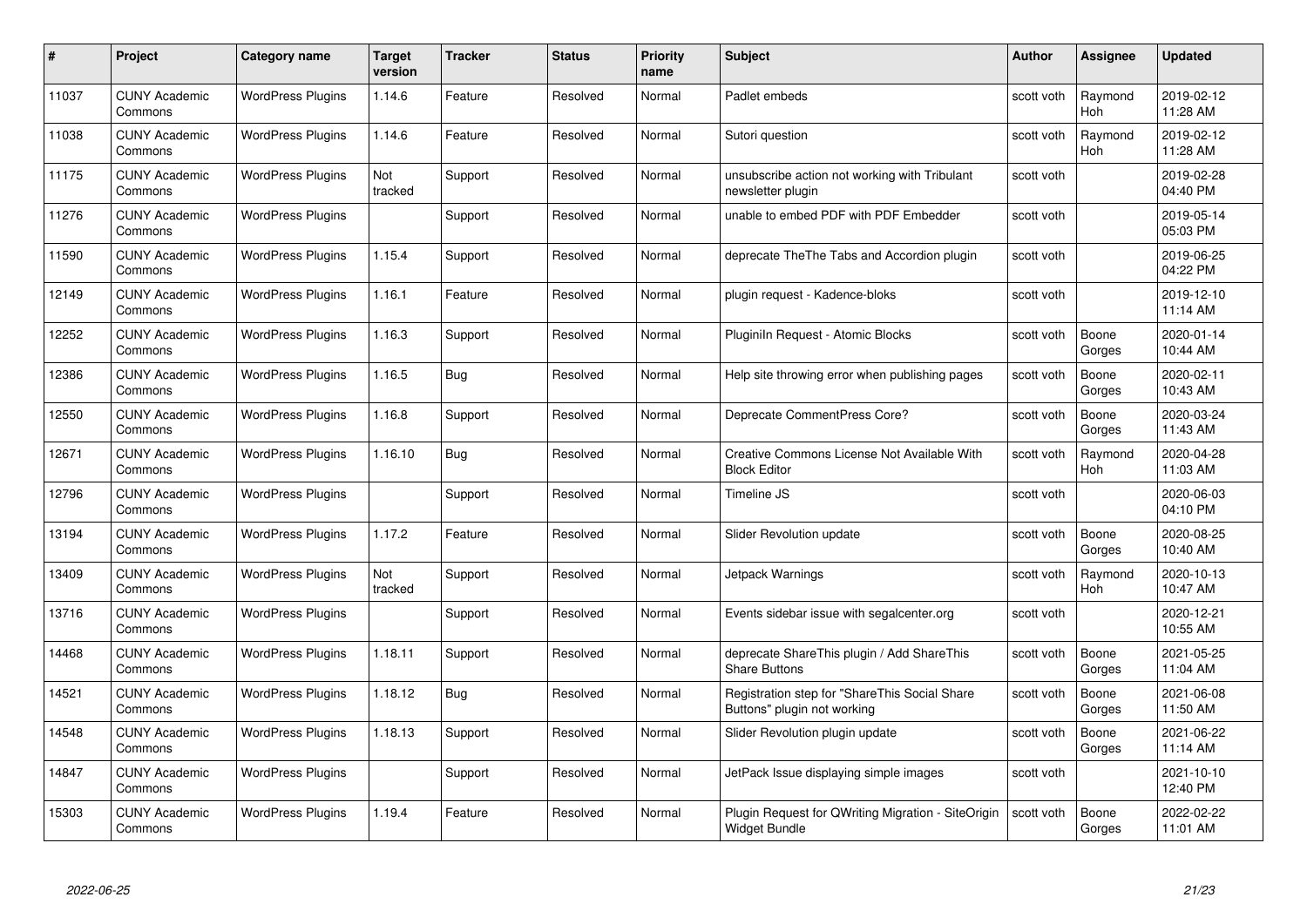| #     | Project                         | Category name            | Target<br>version | <b>Tracker</b> | <b>Status</b> | <b>Priority</b><br>name | <b>Subject</b>                                                   | <b>Author</b> | <b>Assignee</b>       | <b>Updated</b>         |
|-------|---------------------------------|--------------------------|-------------------|----------------|---------------|-------------------------|------------------------------------------------------------------|---------------|-----------------------|------------------------|
| 15620 | <b>CUNY Academic</b><br>Commons | <b>WordPress Plugins</b> | 1.19.6            | Support        | Resolved      | Normal                  | slider revolution plugin update                                  | scott voth    | Boone<br>Gorges       | 2022-03-22<br>11:30 AM |
| 16168 | <b>CUNY Academic</b><br>Commons | <b>WordPress Plugins</b> | 2.0.1             | Support        | Resolved      | Normal                  | problem with short docs site                                     | scott voth    | Raymond<br><b>Hoh</b> | 2022-05-26<br>05:33 PM |
| 16276 | <b>CUNY Academic</b><br>Commons | <b>WordPress Plugins</b> | Not<br>tracked    | Support        | Resolved      | Normal                  | TablePress Auto Load Plugin Not Working                          | scott voth    | Raymond<br>Hoh        | 2022-06-22<br>03:05 AM |
| 3198  | <b>CUNY Academic</b><br>Commons | <b>WordPress Plugins</b> |                   | Support        | Rejected      | Normal                  | Revolution Slider plugin gets error when creating<br>"lavers"    | scott voth    | Boone<br>Gorges       | 2014-05-21<br>09:57 PM |
| 5493  | <b>CUNY Academic</b><br>Commons | <b>WordPress Plugins</b> |                   | <b>Bug</b>     | Rejected      | Normal                  | Plugin Request - WP Data Tables                                  | scott voth    | Boone<br>Gorges       | 2016-04-27<br>02:55 PM |
| 6178  | <b>CUNY Academic</b><br>Commons | <b>WordPress Plugins</b> |                   | <b>Bug</b>     | Rejected      | Normal                  | Social Sharing via JetPack Not Working                           | scott voth    | Daniel Jones          | 2017-05-01<br>10:24 PM |
| 7883  | <b>CUNY Academic</b><br>Commons | <b>WordPress Plugins</b> |                   | Feature        | Rejected      | Normal                  | plugin request                                                   | scott voth    | Boone<br>Gorges       | 2017-04-01<br>11:10 AM |
| 7289  | <b>CUNY Academic</b><br>Commons | <b>WordPress Plugins</b> | Future<br>release | Support        | Abandoned     | Normal                  | OHMS - Metadata Synchronizer - Cynthia Tobar -<br>Oral Histories | scott voth    | Boone<br>Gorges       | 2018-07-22<br>01:22 PM |
| 10749 | <b>CUNY Academic</b><br>Commons | <b>WordPress Plugins</b> |                   | Support        | Duplicate     | Normal                  | Plugin Request - H5P                                             | scott voth    |                       | 2018-11-26<br>03:22 PM |
| 11277 | <b>CUNY Academic</b><br>Commons | <b>WordPress Themes</b>  | 1.14.10           | Support        | Resolved      | High                    | Bridge Theme is broken                                           | scott voth    | Matt Gold             | 2019-03-28<br>10:07 AM |
| 3492  | <b>CUNY Academic</b><br>Commons | <b>WordPress Themes</b>  | Future<br>release | Support        | Assigned      | Normal                  | Add CBOX theme to the Commons                                    | scott voth    | Raymond<br>Hoh        | 2014-10-08<br>05:55 PM |
| 2982  | <b>CUNY Academic</b><br>Commons | <b>WordPress Themes</b>  | 1.5.21            | <b>Bug</b>     | Resolved      | Normal                  | Sliders are broken on Woo Canvas theme                           | scott voth    | Dominic<br>Giglio     | 2014-03-12<br>01:41 PM |
| 3067  | <b>CUNY Academic</b><br>Commons | <b>WordPress Themes</b>  |                   | Bug            | Resolved      | Normal                  | Twenty Fourteen Theme Not Available                              | scott voth    | <b>Matt Gold</b>      | 2014-02-22<br>11:35 AM |
| 3702  | <b>CUNY Academic</b><br>Commons | <b>WordPress Themes</b>  |                   | Support        | Resolved      | Normal                  | access the Old Paper Theme                                       | scott voth    | Matt Gold             | 2014-12-09<br>09:21 AM |
| 3712  | <b>CUNY Academic</b><br>Commons | <b>WordPress Themes</b>  | 1.7.6             | Support        | Resolved      | Normal                  | Two plugins for the "Old Paper Theme" not<br>Available           | scott voth    |                       | 2014-12-11<br>08:16 PM |
| 4019  | <b>CUNY Academic</b><br>Commons | <b>WordPress Themes</b>  | Not<br>tracked    | Support        | Resolved      | Normal                  | WP Site Display Issue                                            | scott voth    | Daniel Jones          | 2015-05-10<br>12:33 PM |
| 4047  | <b>CUNY Academic</b><br>Commons | <b>WordPress Themes</b>  | Not<br>tracked    | Support        | Resolved      | Normal                  | Help James Samuel with Theme after it was<br>updated             | scott voth    |                       | 2015-07-21<br>06:12 PM |
| 4143  | <b>CUNY Academic</b><br>Commons | <b>WordPress Themes</b>  | Not<br>tracked    | <b>Bug</b>     | Resolved      | Normal                  | Issues after Canvas Update - Help & Support /<br>Codex           | scott voth    | Daniel Jones          | 2015-08-10<br>02:44 PM |
| 4713  | CUNY Academic<br>Commons        | <b>WordPress Themes</b>  | Not<br>tracked    | Support        | Resolved      | Normal                  | academia theme issues                                            | scott voth    | Daniel Jones          | 2016-01-26<br>04:53 PM |